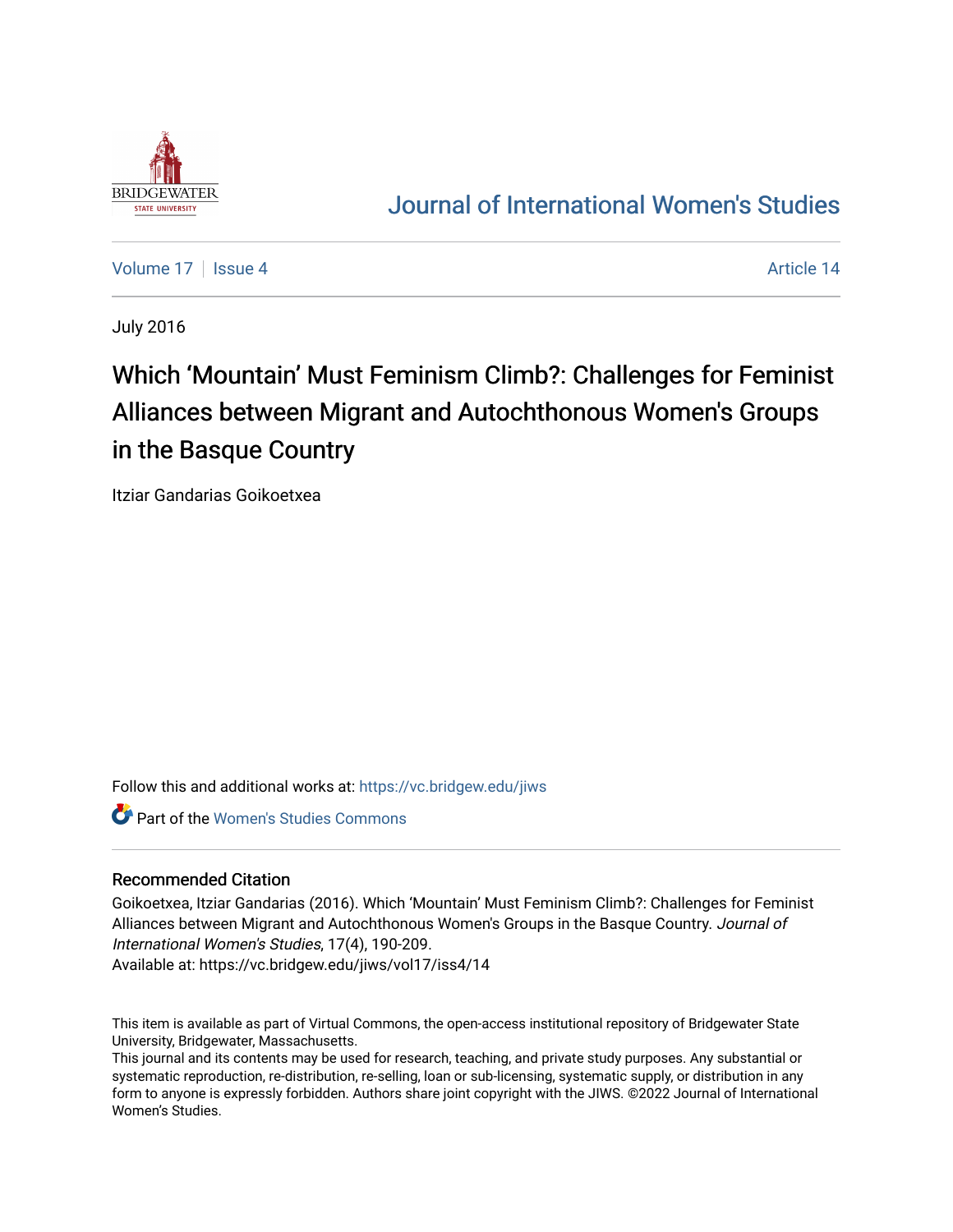#### Goikoetxea: Challenges for Feminist Alliances

This journal and its contents may be used for research, teaching and private study purposes. Any substantial or systematic reproduction, re-distribution, re-selling, loan or sub-licensing, systematic supply or distribution in any form to anyone is expressly forbidden. ©2016 Journal of International Women's Studies.

# **Which 'Mountain' Must Feminism Climb?: Challenges for Feminist Alliances between Migrant and Autochthonous Women's Groups in the Basque Country**[1](#page-1-0)

By Itziar Gandarias Goikoetxea<sup>[2](#page-1-1)</sup>

#### **Abstract**

Within a post-colonial framework, this paper explores the possibilities and difficulties of feminist alliances among migrant women and autochthonous feminist groups in Basque Country. In particular, it focuses on a close reading of one metaphor that emerged in a joint meeting between the groups: "the metaphor of the mountain". Using Nayak's (2014) methodology of the 'political activism of close reading practice", it examines the implications of the metaphor in the creation of political alliances. This is an active metaphor that exemplifies the dialectic between the universality of the patriarchal subjugation of women and the recognition of the specificity and diversity of women's lived experiences. The metaphor locates feminist groups in different positions depending on the level of "feminist development" and calls for a decolonization of feminism that involves not only the processes of cultural alienation of women at the margins, but the uncovering of the superiority of mainstream Western feminism. The paper suggests that the construction of feminist alliances within a postcolonial context should take into account the inequalities, positions of power and privileges that women occupy while, at the same time, building politics of intimacies and encounters that encourage ethical dialogue.

*Keywords***:** Basque country, feminist alliances, migrant women, post-coloniality.

#### **Introduction**

 $\overline{a}$ 

"An otherness barely touched upon and that already moves away" (Julia Kristeva, 1991:3).

<span id="page-1-0"></span><sup>&</sup>lt;sup>1</sup> This work has been conducted within the framework of the Doctoral program in Person and Society in the Contemporary World at the Social Psychology Department in Universitat Autònoma de Barcelona, Spain. The goal of the thesis is research about the possibilities, limits and tensions in the fabric of feminist alliances between authoctonous feminist and migrant women organizations in Basque Country. The author would like to thank to the professors Suryia Nayak and Joan Pujol for their supervision and grateful comments during the work in progress of this paper.

**Acknowledgements:** The author would like to thank the women who participated in this research and recognize their daily fight for a fairer world for women; and expressly to the professors Suryia Nayak and Joan Pujol for their supervision and grateful comments during the work in progress of this paper.

<span id="page-1-1"></span><sup>2</sup> Itziar Gandarias Goikoetxea is a Ph.D. student in Social Psychology in the Doctoral Program in Person and Society in the Contemporary World, in the Social Psychology Department in Universitat Autònoma of Barcelona, Spain. She is also a member of FIC: Fractalities in Critical Research group and Professor in the Faculty of Psychology and Education (FICE) at the University of Deusto in Bilbao. She is an activist in the feminist movement and migrant women groups in Basque Country. Her research topics are postcolonial feminisms, current migration studies, feminist activist research and critical epistemologies.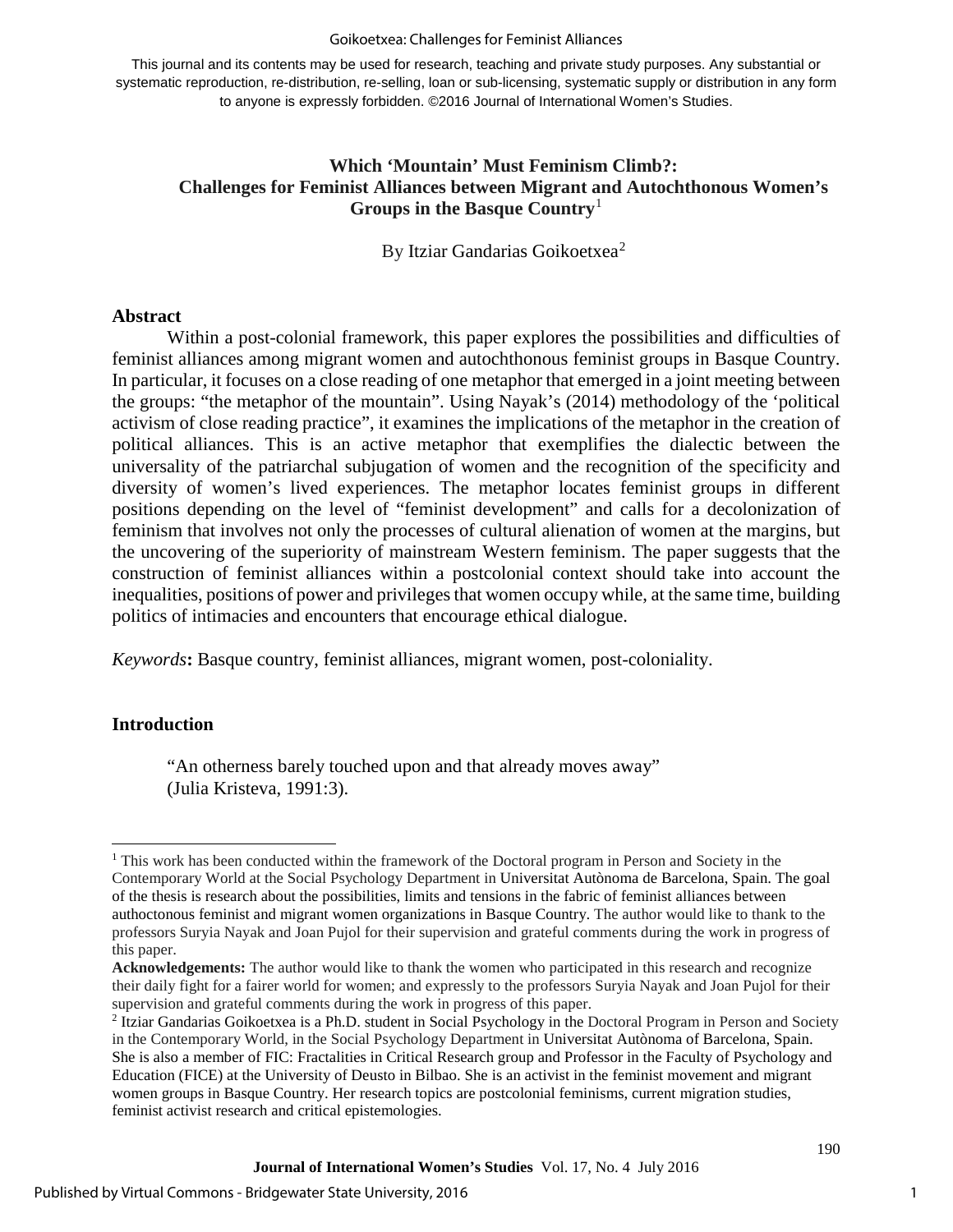Debates on the definition of the subject of feminism and the development of a common political agenda that, at the same time, recognize difference and multiplicity, have populated feminist theory and practice in the last two decades (Scott, 1988; Fuss, 1989). On the one hand, western feminism can no longer escape the importance of the intersectional experience of difference outside of white, heterosexual and bourgeois women (Davis, 1981; Lorde, 1981; hooks, 1984; Bhavnani & Coulson, 1986; Anthias, 1998; Brah, 1996; Mohanty & Alexander 1997, Crenshaw, 1989). This deconstruction of the essentialist readings of the category "woman" has recognized the heterogeneity and multiplicity of the feminist subject, favoring a positional understanding where being a woman is a contingent locality within a changing historical context susceptible of being politically transformed (Alcoff, 1988¸ Anthias, 2002, Nash 2008). Moreover, this openness of the category "woman" advocates resistance to an addition and subtraction configuration of identity and experience giving way to the relevance of "politics of location" (Boyce Davies, 2004:153; Kaplan, 1994), the "matrix of domination" of Hill Collins (2000:228) and the theory of intersectionality in relation to "mutually exclusive categories of experience and analysis" (Crenshaw:1989:133).

On the other hand, the multiplicity of subject positions and the questioning of a 'common oppression of all women' lead to the development of divergent and potentially conflicting political agendas within the feminist movement. For some feminists, the lack of a unified political subject and the consequent difficulty in defining a common political agenda can fragment and weaken the feminist movement (Genz, 2006).

The feminization of migration (Anthias, 2000, Yinger, 2006, Labadi-Jackson, 2008) is one of the areas that makes this debate even more pertinent and urgent. Migrant and local women have quite different social, cultural and economic contexts. While a common political agenda may be difficult, issues affecting migrant women<sup>[3](#page-2-0)</sup> should be taken into consideration if we want to achieve any significant transformation in precarious life conditions (Yuval-Davis, 1997; Anthias & Lazaridis, 2000; Kofman, 2004; Nash, 2005; Montenegro, Montenegro, Yufra & Galaz, 2009). In this context, the challenge of forming feminist political alliances that create 'patterns for relating across our human differences as equals' (Lorde 1980:115) is nowadays one the most important feminist request.

This paper takes the notions of the activism of black feminist theory (Nayak, 2014) and "post"-colonial feminisms (hooks, 2000; Mendoza, 2002; Mohanty and Alexander, 2003; Anzaldua, 2007), as the fabric where difference and commonality could be sewed together to transcend notions of a 'global sisterhood' (Morgan, 1984). Instead of ignoring differences between women, romanticizing feminist global relationships or assuming oppressive 'essential' distinctions between so called 'First' and 'Third' World women, Black feminist and "post"-colonial feminisms 'develop tools for using human difference as a springboard for creative change' (Lorde, 1980:115). Chandra T. Mohanty (2003) suggests that the dialectic of "common differences" can constitute the ground of a deep solidarity to confront unequal power relations within feminist positions. She argues that "the focus is not just on the intersections of race, class, gender, nation, and sexuality in different communities of women but on mutuality and co-implication, which suggests attentiveness to the interweaving of the histories of these communities." (Mohanty, 2003: 522). In the same way, the activism of Black feminist theory (Lorde 1984, hooks, 2000; Hill Collins, 2000) insists on the power of collective action founded on 'the interdependence of mutual (nondominant) differences' (Lorde, 1979:111).

<span id="page-2-0"></span> $\overline{a}$ <sup>3</sup> There is no consensus on a single definition of a 'migrant'. For this text, migrant women referred to women that made a movement into a new country to stay temporarily or to settle for a long-term (Anderson & Blinder, 2012).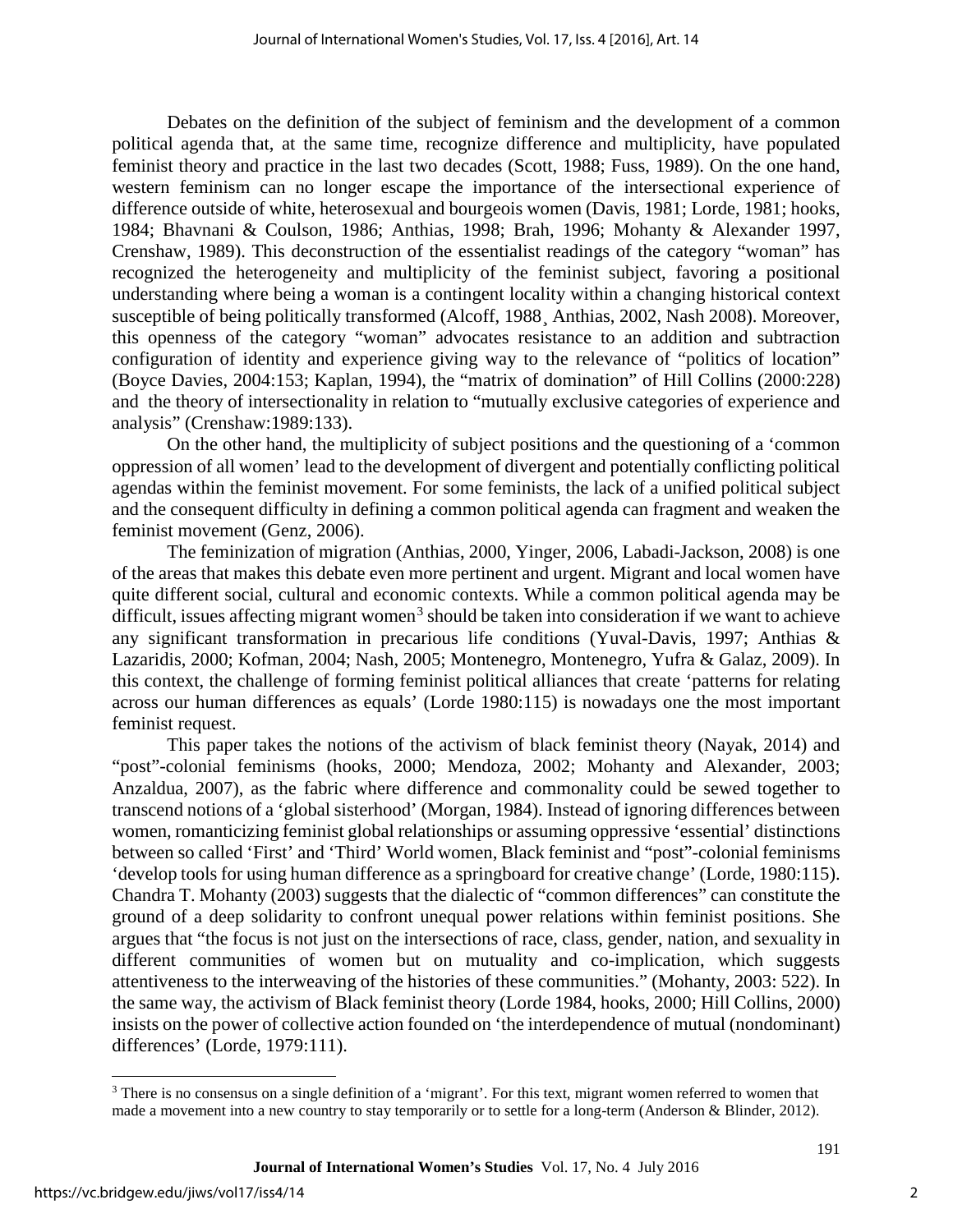Below, this text analyzes the metaphor of the mountain that arises in an encounter between migrant women and authoctonous feminist groups in Basque Country to open up and occupy the dialectic of difference; right after, it presents a close re-reading of the examined excerpt through the lens of positionality and ultimately, it offers proposals for the creation of feminist alliances across difference(s). In summary, this paper aims to problematize the (im)possibilities of a global feminist coalition rooted on women's differences and their effects and impacts in women everyday lives.

## **A brief cartography about Women migrants and Basque feminists groups**

Compared with other European countries, immigration in Spain and Basque Country has increased in the last two decades (Blanco & Zlotnik, 2006). Immigration in Basque Country is comparatively small: 6.3 per cent of the total population, comparing to the 10.1 per cent in Spanish State (Ikuspegi, 2015). According to the data from 2016 year (table 1), more than half of foreign population in Basque Country are women (52%) and mostly of them come from Latin America (62,1%), following from Europe (49,2%), Asia (43,1%) and finally from Africa (36,4%).

|                                    | <b>Total</b> |       | <b>Men</b> |               | <b>Women</b> |      |
|------------------------------------|--------------|-------|------------|---------------|--------------|------|
|                                    | N            | $\%$  | N          | $\frac{9}{6}$ | N            | $\%$ |
| Europe Union 25 countries          | 21.476       | 11,4  | 11.552     | 53,8          | 9.924        | 46,2 |
| Extension of Europe Union<br>to 28 | 16.444       | 8,7   | 8.148      | 49,5          | 8.296        | 50,5 |
| <b>Total Europe Union</b>          | 37.920       | 20,1  | 19.700     | 52,0          | 18.220       | 48,0 |
| Rest of Europe                     | 7.205        | 3,8   | 3.237      | 44,9          | 3.968        | 55,1 |
| <b>Total Europe</b>                | 45.125       | 24,0  | 22.937     | 50,8          | 22.188       | 49,2 |
| Maghreb                            | 26.555       | 14,1  | 16.673     | 62,8          | 9.882        | 37,2 |
| Rest of Africa                     | 14.480       | 7,7   | 9.442      | 65,2          | 5.038        | 34,8 |
| <b>Total Africa</b>                | 41.035       | 21,8  | 26.115     | 63,6          | 14.920       | 36,4 |
| United Sates and Canada            | 1.709        | 0,9   | 824        | 48,2          | 885          | 51,8 |
| Latin America                      | 86.238       | 45,8  | 32.509     | 37,7          | 53.729       | 62,3 |
| <b>Total America</b>               | 87.947       | 46,7  | 33.333     | 37,9          | 54.614       | 62,1 |
| China                              | 5.323        | 2,8   | 2.367      | 44,5          | 2.956        | 55,5 |
| Rest of Asia                       | 8.380        | 4,5   | 5.433      | 64,8          | 2.947        | 35,2 |
| <b>Total Asia</b>                  | 13.703       | 7,3   | 7.800      | 56,9          | 5.903        | 43,1 |
| Oceanía                            | 403          | 0,2   | 221        | 54,8          | 182          | 45,2 |
| <b>Total</b>                       | 188.213      | 100,0 | 90.406     | 48,0          | 97.807       | 52,0 |

# **Table 1: Foreign population in Basque Country, by geographical area and sex. 2016 (Provisional data)**

*\*The total is represented in vertical percentages and sex in horizontal Source: INE- Institute of National Statistics of Spain. Production: Ikuspegi.*

This data illustrate the "care crisis" (Kofman and Raghuram, 2010; Hoffman and Buckley, 2013). During the last few decades, migrant women have increasingly had an important role in restoring the deficit of care and domestic labour that persist in many European households. The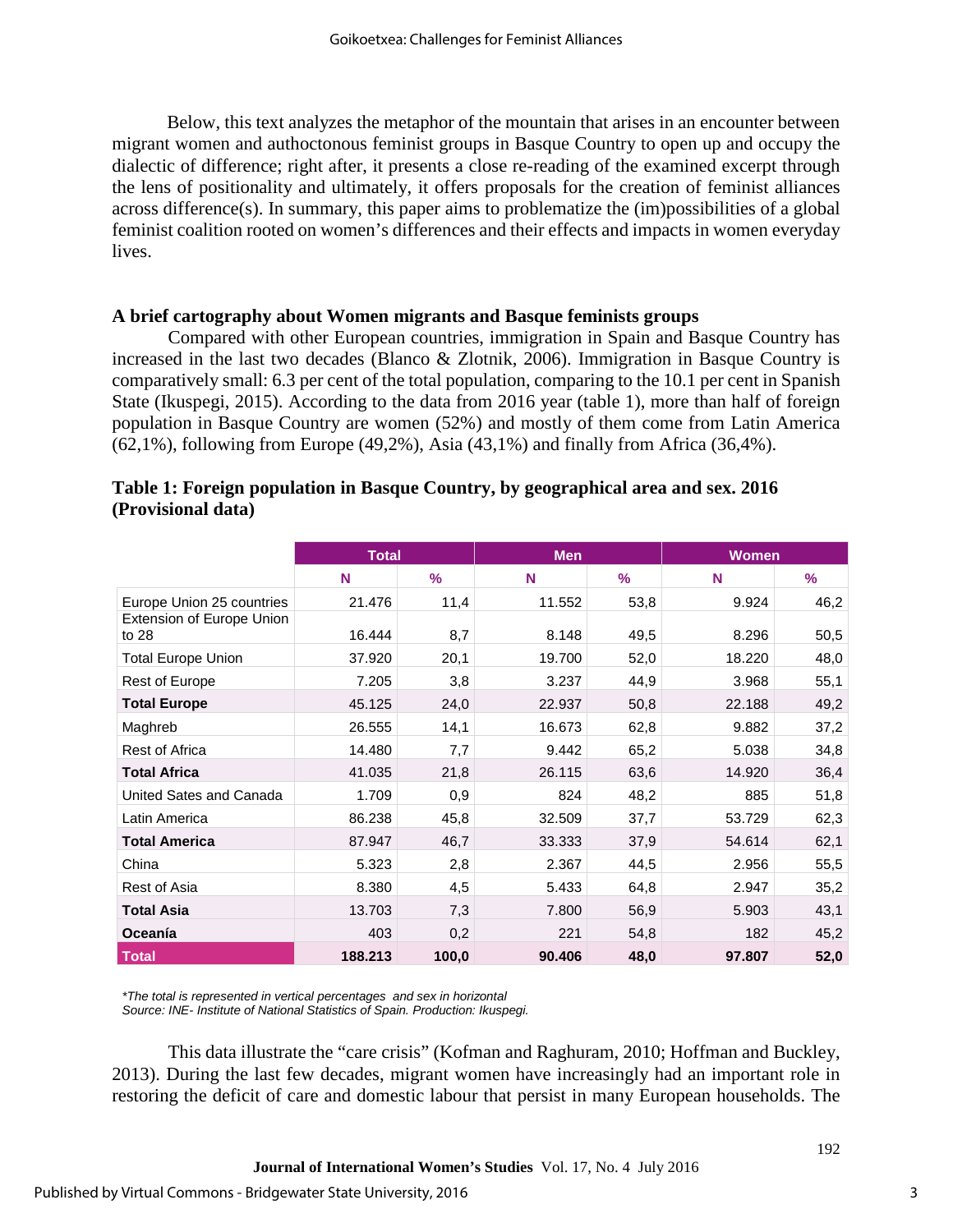lack of family conciliation policies and childcare facilities and increases in the longevity of the European elderly population indicate this care deficit (Koser & Lutz, 1998; Williams, 2001). The demand of women for marriage, as domestic employees or as sexual workers, in rich and industrialized countries with legal or illegal status, is being held by migrant women; shaping what Saskia Sassen (2003:19) has called "new classes of servitude".

Once in the North, female migrants tend to stay longer than male migrants do (Leon, 2010). Moreover, when looking at the social participation of migrant women in Basque Country, 9% of migrant women state that they have joined at least one association (Ikuspegi, 2009). They prefer organizations comprised of people from the same country rather than those associations of immigrants from diverse origins, and are particularly interested in those supporting political parties that support pro-immigrants policies (Sáez de la Fuente, 2008). The long working hours, illegal contracts, work instability and the responsibility of supporting children and relatives from their original countries constitute the most important difficulties (Del Rio, Dema & Gandarias, 2014) that prevent migrant women from taking part more actively in associative spaces.

In the only study dedicated entirely to exploring the association of migrant women in Basque Country, Amaia Unzueta and Trinidad Vicente (2011) identified sixteen migrant women's associations, finding that the majority of them have been created in the last ten years. The oldest dates from 1997. The authors offer two explanations for this phenomenon. First, women migrants have arrived over the last decade; second, to actively participate in collective movements requires some stability, which normally only is obtained after a few years from after arrival (Unzueta & Trinidad, 2011). Moreover, they found that the sixteen associations run their activities primarily to meet the practical needs of migrant women (social and labor counseling, legal advice and providing support networks). In that sense, these spaces fill a gap not met by autochthonous and feminist organizations which have not considered in their political agendas, the demands of migrant women. Instead, immigrant associations report on migration policies and claims for fair wages for domestic and care workers (Sipi, 2000).

Unzueta and Vicente's study (2011) identify three migrant groups<sup>[4](#page-4-0)</sup> that have taken part in the current thesis research: Women of World, located in Bilbao, Garaipen located in Gipuzkoa, and Safa, a Muslim women's group situated in the village of Eibar.

The feminist movement in Basque Country has been clearly marked by the political context in which it was born: the democratic movement against the dictatorship of Franco in the mid-70s (Castells, 1999). At that time, Basque feminists organized around "Feminists Assemblies of Euskadi" (Zabala, 2008:22) This is an autonomous movement that housed different women's groups from different towns and villages of Basque Country and that came together later in provincial assemblies. Currently, the only active women's assembly is Bizkaia<sup>[5](#page-4-1)</sup>, which is one of the organizations that participates in the dialogue analyzed in this text.

In the 80s, there was a suspension of activism and new groups that emerged were linked to Basque national liberation. Aizan and Egizan are one of the new groups that grew up in that period (Epelde, Aranguren & Retolaza, 2015). However, later, in 2002, the Bilgune Feminist collective<sup>[6](#page-4-2)</sup>

 $\overline{a}$ 

<span id="page-4-0"></span><sup>4</sup> [Women of the World:](http://mujeresdelmundobabel.org/) is a women's organization that promotes empowerment and the emotional meeting of women with different personal, social and cultural history. [Garaipen,](http://asociaciongaraipen.blogspot.com.es/) is a feminist women's group constituted by Basque and migrant women gathered for social and multicultural leadership. [Safa](https://www.facebook.com/asociacionmujeresmusulmanassafa) is an association whose main objective is to provide training to Muslim women and promote their empowerment.

<span id="page-4-1"></span><sup>5</sup> [Feminist Assembly of Bizkaia"](https://www.facebook.com/ambbea) is a feminist women's organization based in Bilbao and with a history of struggle over 35 years for the rights of women.

<span id="page-4-2"></span><sup>&</sup>lt;sup>6</sup> [Bilgune Feminista](http://bilgunefeminista.eus/eu/ENG) is a nationwide Basque feminist organization born in 2002 that fight for one sovereign and feminist Basque Country.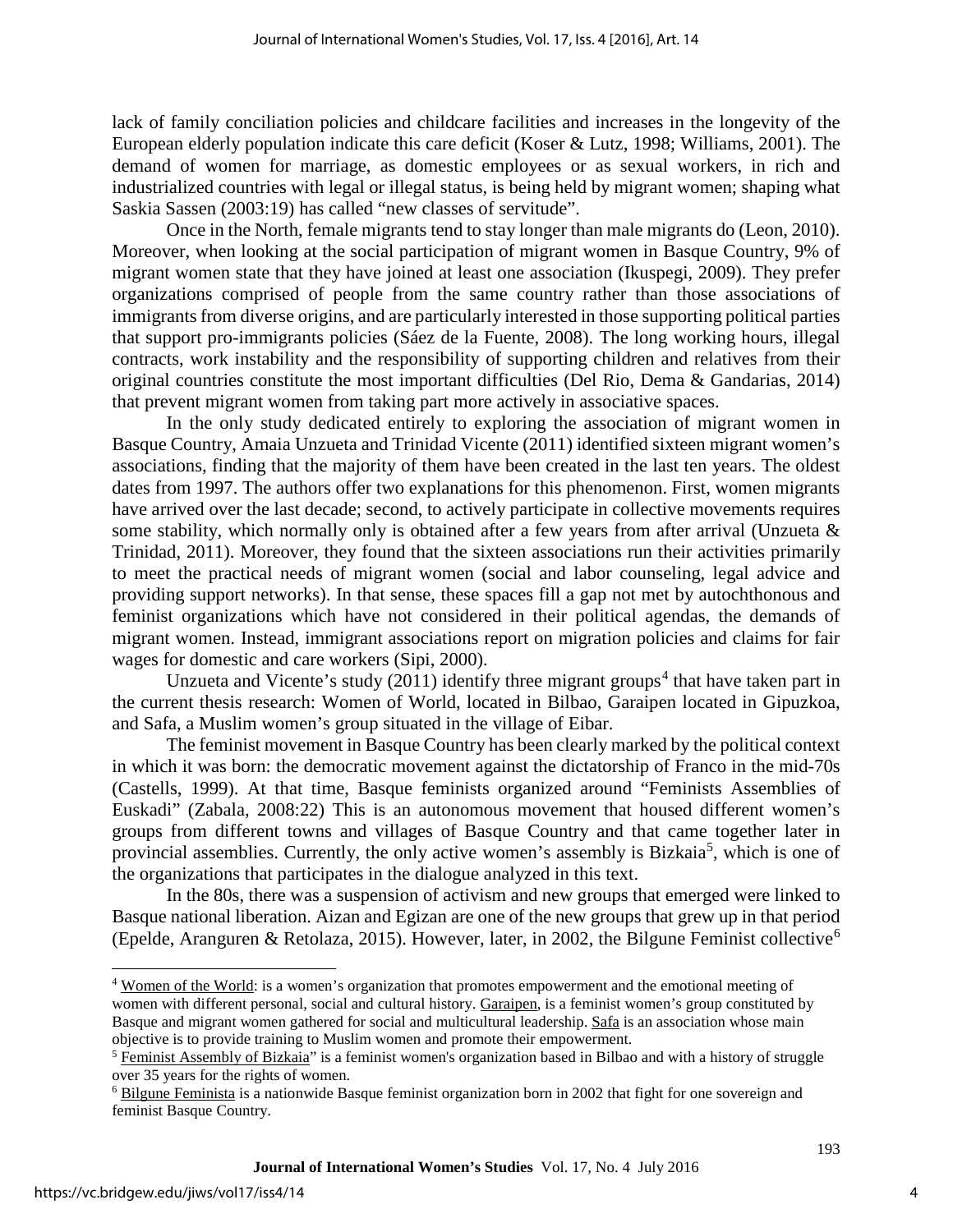was born. This group is made up mostly of young women who work nationwide with local assemblies in Basque villages and cities.

Finally in the 2000s, the influences of queer and transfeminist movements took hold; new groups appeared on the scene, further challenging the notion of the woman subject and breaking down gender dichotomies. The collective Medeak, [7](#page-5-0) created in the beginning of 2000 represents this movement.

There is a lack of articulations and joint actions between migrant women and autochthonous Basque feminists, as various authors have pointed (Martinez, 2008). One linkage is noteworthy, however. This is the unique experience of the Coordinator of LGTBI activists from San Sebastian, who ran between 2009 and 2011, and the migrant women collective Garaipen, the above cited transfeminist group Medeak, the Bilgune Feminist organization and Ehgam,<sup>[8](#page-5-1)</sup> a gay and lesbian group. The commitment was to work jointly against heterosexism and colonialism, understanding that both systems of oppression are intertwined. Other than this experience of collaboration across feminist groups, joint actions are reduced to specific, cross-fertilizing activities. (Gandarias and Pujol, 2013). In this sense, this text responds to this lacuna, exploring spaces of intersection between the struggles and demands of migrant women and Basque feminists.

#### **"Climbing the mountain" of feminist liberation in Basque Country**

This text is part of thesis research conducted in Basque Country beginning in 2012. Its aim is to explore the possibilities and difficulties of feminist alliances between different women's organizations and, in particular, between migrant women and autochthonous feminist groups. The purpose is to offer some insight on the difficulties in developing a collective feminist project that involved women from different national origins. Interviews and participant observation are used within an ethnographic approach.

The following excerpt is part of an interview for the research and describes an interaction in a meeting between the migrant women's organization Women of World, created in 2000 and constituted by local and migrant women and the local feminist group "Feminist Assembly of Bizkaia" created in 1976. As it was pointed out above, their joint actions were limited to specific activities to organize punctual actions but these weren't long-lasting and stable alliances. Precisely, due to the absence of stable and lasting alliances between different women over time, the meeting was an initial endeavor between the two organizations to map the necessary steps for building common political actions. The encounter was organized with a positive and constructive attitude in order to transform the segregation of the groups. During the meeting, the metaphor of "climbing the mountain" was used to refer to the difficulties and efforts of joint feminist action. A migrant woman from Latin America interviewed for the research, that took part in that meeting, told the event in this way:

"One woman (from the group of autochthonous women) told us: 'Well, I'm going to wait for you down the mountain'. One of our companions (immigrant women's organization) replied 'who can assure you that we will go down at the same point where you are, or that there are other possible roads, other paths by which to go? Why do we have to arrive to the same place where you arrived? In the process of

<span id="page-5-0"></span> $\overline{a}$ <sup>7</sup> [Medeak](https://medeak.wordpress.com/) is a radical feminist group born in 2000 that places the body at the center of its political action and commitment to transfeminism as a political proposal.

<span id="page-5-1"></span><sup>&</sup>lt;sup>8</sup> [Ehgam](http://ehgam2010.blogspot.com.es/) is an organization fighting since 1977 for the liberation of gays and lesbians in Basque Country.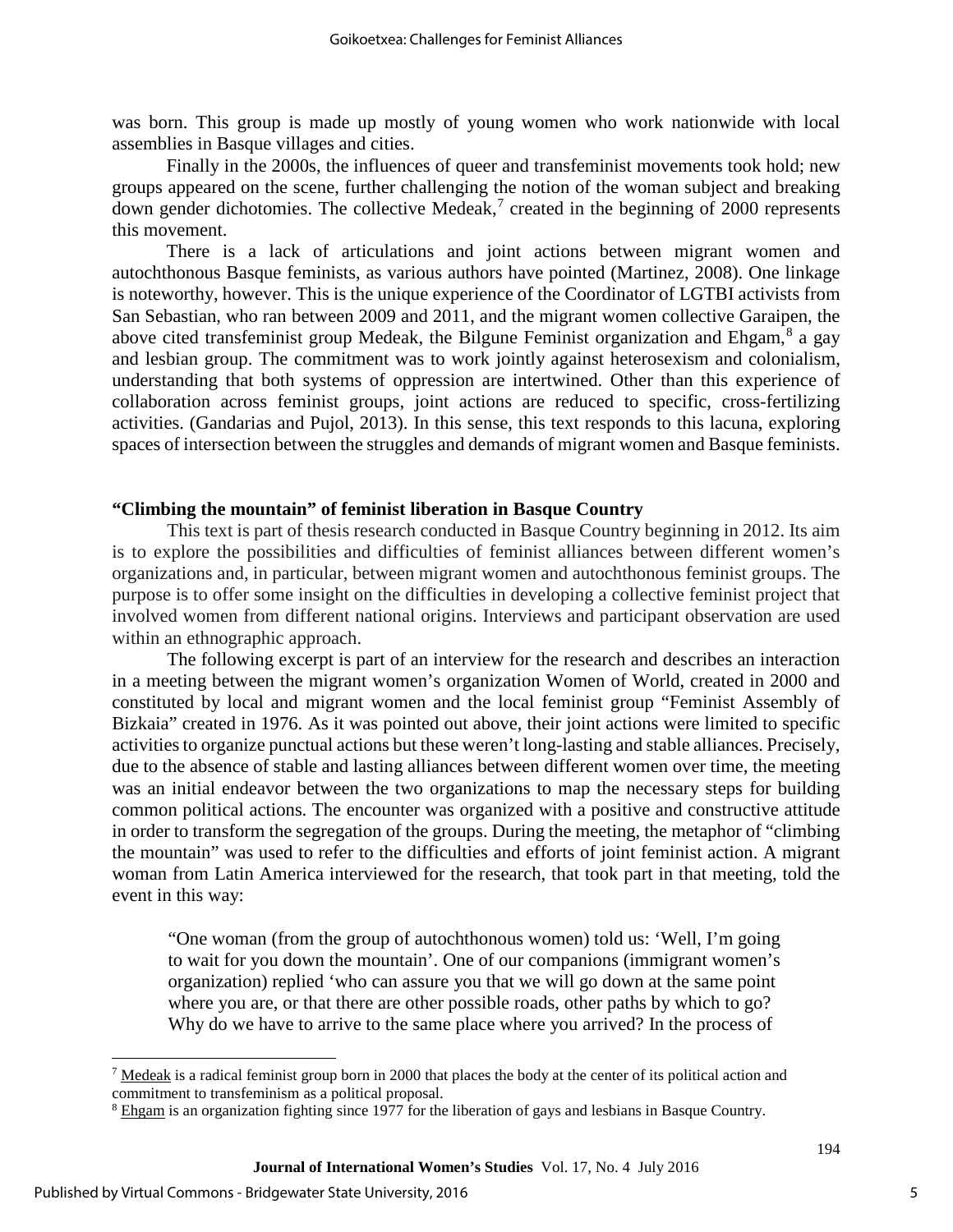climbing the mountain a lot of things can happen: I can get lost, I can find myself back, I can see a new or easier way, I may stop, step back... and end in a different place that I thought. There is not a single way to climb and get down from the mountain, there are many options'. I would had told 'It's good that you wait for us, We'll meet you there!', because I'm more easygoing, and this makes me accommodate to the situation, but afterwards it is true that I realize that the processes are deeper."

The mountain metaphor used during the meeting is not an arbitrary one. According to George Lakoff and Mark Johnson (1980:18) "metaphors are rooted in physical and cultural experience, they are not randomly assigned". As Bauman and Briggs (1990) stated, the communicative function of an utterance is relative to its location and emerges within a particular social setting. In this case, the mountain metaphor belongs to the physicality of the geography of Basque Country, a country where the mountain has a significant presence geographically and even more socio-historically. On the one hand, mountains are one of the symbols of Basque country's historical resistance against outside invasions that helped maintain the Basque culture and language. On the other hand, mountains have broad meaning in the social Basque imaginary where many social and cultural activities are developed around the mountains including a wide culture of hiking. Because metaphors are not just a matter of language or a mere words, they re-describe the reality (Ricoeur, 1979), and make sense of our experience providing "coherent structure, highlighting something and hiding others" (Lakoff and Johnson, 1980: 139), this article emphasizes the study of metaphors as a powerful social analysis, through which hidden and unsaid elements of speech become accessible.

# **Critical reading of the feminist mountain metaphor**

Picking up on Nayak's (2014) methodology of the "activism of Black feminist re-reading practices" it is possible to examine and do a close reading of the mountain as a metaphor for one of the most difficult knots of feminist practice, namely, how to create political alliances across differences.

To put into practice a close reading methodology is to go beyond a literary textual analysis, taking the Kristeva's idea of "intertextuality as intersubjectivity" (1969:37) which proposes that "the space and place between words function as the space and place between people, ideologies, representation and subjectivities" (Nayak, 2014:20). Following Nayak's (2014) methodology, function, position, significance, constitution and configuration of the gaps between the words of this fragment, are examined.

As a method, the practice of close reading incorporates a detailed and critical deconstruction of the function and production of the text (Nayak, 2014). For Derrida (1992), words naturally refer to or "reference" other words and there is a perpetual tension that constitutes them. In this paper the tension in the relationality of the words is, as Kristeva (1969) points out, the tension in the relationality between the different women of the groups. In other, words, the space and place between the words in this fragment are analyzed as the space, place and distance between migrant women and autochthonous feminist in their daily life.

The particular aim in this analysis is to re-read the three voices that appear in the excerpt from the meeting in order to ascertain the political and material effects produced in and through their discourse, attending to what is hidden or unsaid. The idea is to use the activism of Black

6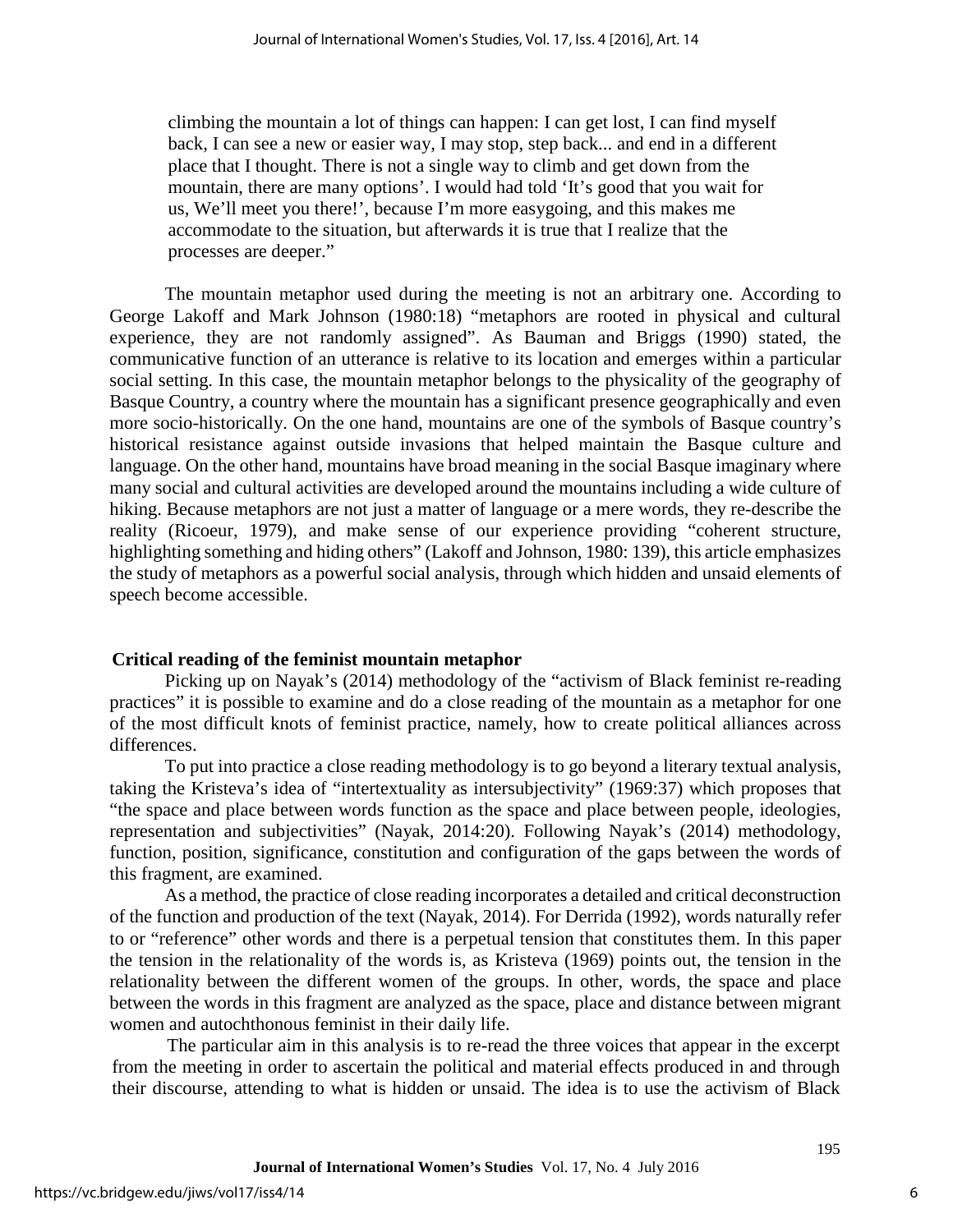feminist re-reading practices (Nayak, 2014) to uncover the social and psychological border mechanisms that produce forms of exclusion and subordination. The point is, these borders operate within feminism and thus it is important to examine how the function and production of borders constrain feminist alliances across differences. The activism of Black feminist re-reading practices questions the function and production of borderlines and "utilize the space in between constructed binaries" (Nayak, 2014:21).

The goal is not to categorize or essentialize the voices within the excerpt; the three voices constitute different and at times contradictory aspects of subjectivity. In stark contrast to models of fix identities based on segregation and fragmentation the challenge is to "integrate all the parts of who I am" (Lorde, 1980:120) and "learn to lie down with the different parts of ourselves" (Abod, 1987:158).

#### *First position: "Well, I'm going to wait for you down the mountain"*

This first utterance makes a distinction between the ones that need to climb the mountain and those who have already done it. In this context, the mountain is a metaphor for the set of constraints that women must fight for their emancipation, assuming that autochthonous women are in a better position than their migrant counterparts. Migrant women have to 'catch up' and get to the position of autochthonous women; mostly referring to the relationship with men and the assimilation of patriarchal values.

## *The somatic norm and the Third World Difference*

The metaphor of waiting down the mountain locates autochthonous women as the "natural" leaders and occupants of the process, representing what Nirmal Puwar states the "somatic norm" (Puwar, 2004: 8). In theory, all women can climb the mountain of feminism, however, a close rereading of 'I'm going to wait for you down the mountain" marks the bodies of migrant women as being "out of place" (Puwar, 2004: 8). Indeed, the inference is that migrant women are not only 'out of place' but also would benefit from following the path trodden by the autochthonous women – a path that is apparently faster and smarter. A close re-reading of 'I'm going to wait for you down the mountain" assumes a single and universal evolutionary process for the feminist project. For Nirmal Puwar, on the grounds of whiteness, white women are the disavowed somatic norm reinforcing the complicity with normative cultures:

"The extent to which their whiteness grants them a certain level of 'ontological complicity' with normative institutional cultures, even while they are, on the grounds of gender and possibly class, 'space invaders', remains hidden" (2004: 10).

The assumed supremacy of the autochthonous position in relation to the migrant woman is emphasized by the words 'I'm going to wait for you' reinforcing the migrant position as "needy" (Juliano, 2004) or, in Mohanty's (2003) terms, as "Third World Woman" that need to be saved by and learn from enlightened western feminists. Mohanty et al. explain how such feminist approaches often proceed through producing 'third world women' as objects of knowledge in the following way:

"An analysis of 'sexual difference' in the form of a cross-culturally singular, monolithic notion of patriarchy or male dominance leads to the construction of a similarly reductive or homogeneous notion of what I call the 'third world difference'"(1991:53). In other words, the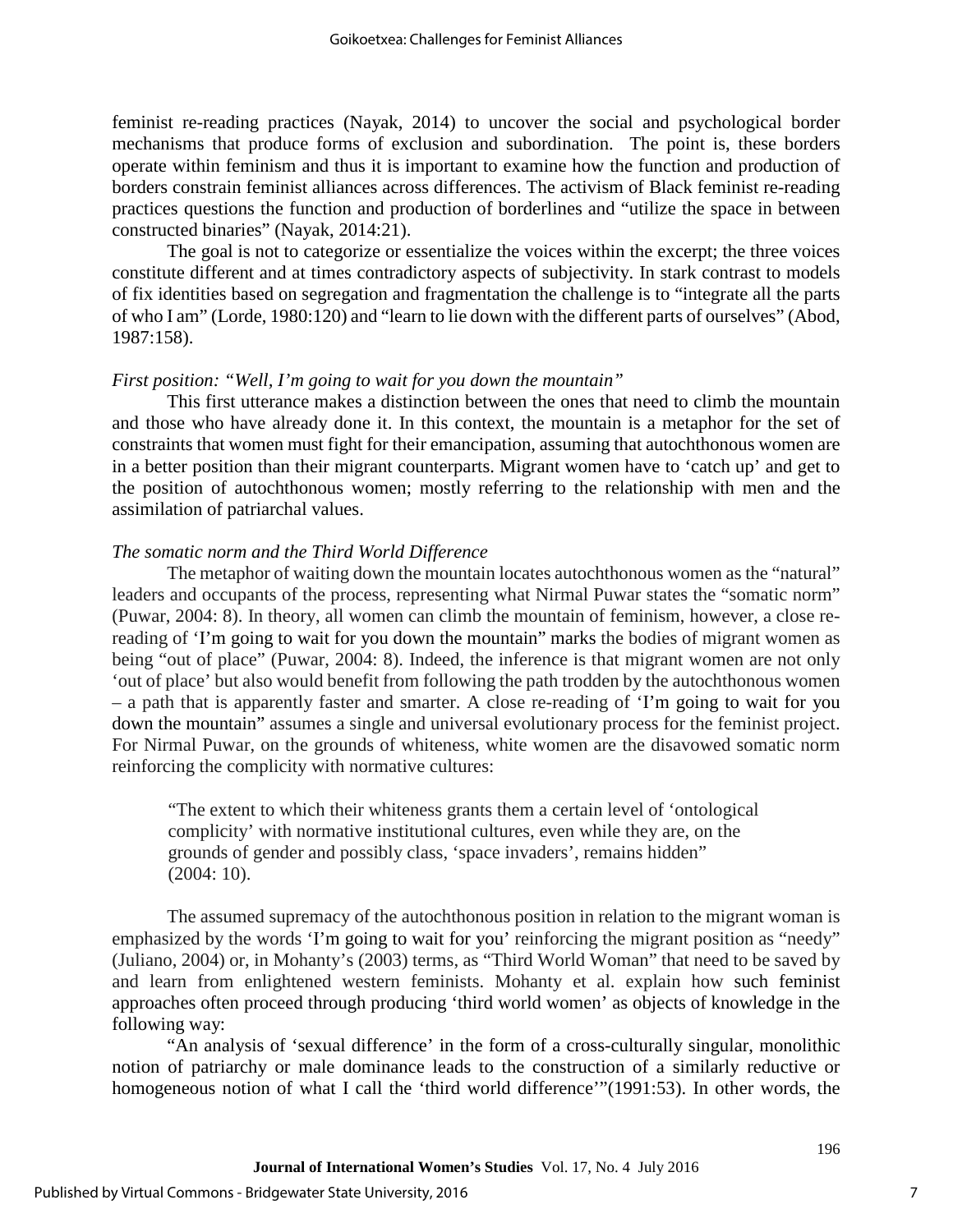'third world difference' is a production and function of Western understanding of gender oppression taking the West as a reference point for understanding different forms of power relations.

## *Historical amnesia*

'I am going to wait for you down the mountain' erases previous experiences of the mountain climbing of immigrant women where the activism of feminist political feminist practices of migrant women are at once disregarded and considered inadequate. The point is that this manoeuvre of "historical amnesia that keeps black women working to invent the wheel every time we have to go to the store for bread" (Lorde, 1980: 117) is "neither accidental nor benign" (Collins, 2000:3). Historical amnesia is an issue about the place and production of the subject and subjectivity (Nayak, 2014). Thus, according to this last author, it is possible to re-read the autochthonous woman's words to the migrant woman in the meeting 'I am going to wait for you down the mountain' in terms of the recognition (or not) of the existence (or not) of Black women, their experiences and what they produce" (2014: 37).

# *Under the benevolent and solidarity attitude of "waiting***"**

'Well, I'm going to wait for you down the mountain' could be interpreted as an act of solidarity and benevolence on the part of autochthonous feminists towards migrant women. However, under the apparent benevolent act of 'going to wait for you' the function of 'waiting' produces a colonizing relationship of autochthonous feminists over migrant women which is hidden in several mutually constitutive ways:

Firstly, to wait, according to the Oxford English Dictionary (1989) means "to remain in a place and not do anything until something expected happens". This paper argues that, the apparent, non-action of waiting, 'to remain', 'not doing anything' actually constitutes an action. In other words, 'going to wait for you' is both a position and an action, contingent on the idea that there is no 'non' position (Nayak, 2014). According to this analysis, it is possible to re-read the extract of the meeting in terms of autochthonous feminist's approaches to alliances with migrant women as being contingent upon the active (rather than the passive) *"*to remain in a place and not do anything until something expected happens*".* In this case, the "something expected to happen" could be the migrant woman's action of climbing down the mountain until she reaches the destination of autochthonous feminists. Furthermore, the idea that there is 'something expected to happen' forecloses the possibilities of different outcomes; it forecloses the potential of surprise or of the unexpected, including, the possibility of nothing happening. Derrida and Stiegler summarize the dialectic in the following way:

'The *arrivant* must be absolutely other, the other I expect not to be expecting, that I'm not waiting for, whose expectation is made of a non-expectation, an expectation without what in philosophy is called a horizon of expectation, when a certain knowledge still anticipates and amortizes in advance. If I am sure that there is going to be an event, this will not be an event' (Derrida and Stiegler, 2002:13; italics in original). Here, the '*arrivant* 'could be migrant women constituted of a certain autochthonous feminist's knowledge that 'anticipates and amortizes in advance' producing the 'expectation' or non-event of "Well, I'm going to wait for you down the mountain."

Secondly, thinking the verb "waiting" in relation to the possibilities and impossibilities of creating feminist alliances across difference, it appears that the idea of movement applies primarily to migrant women; they are the only ones that have to walk up and down the mountain, (active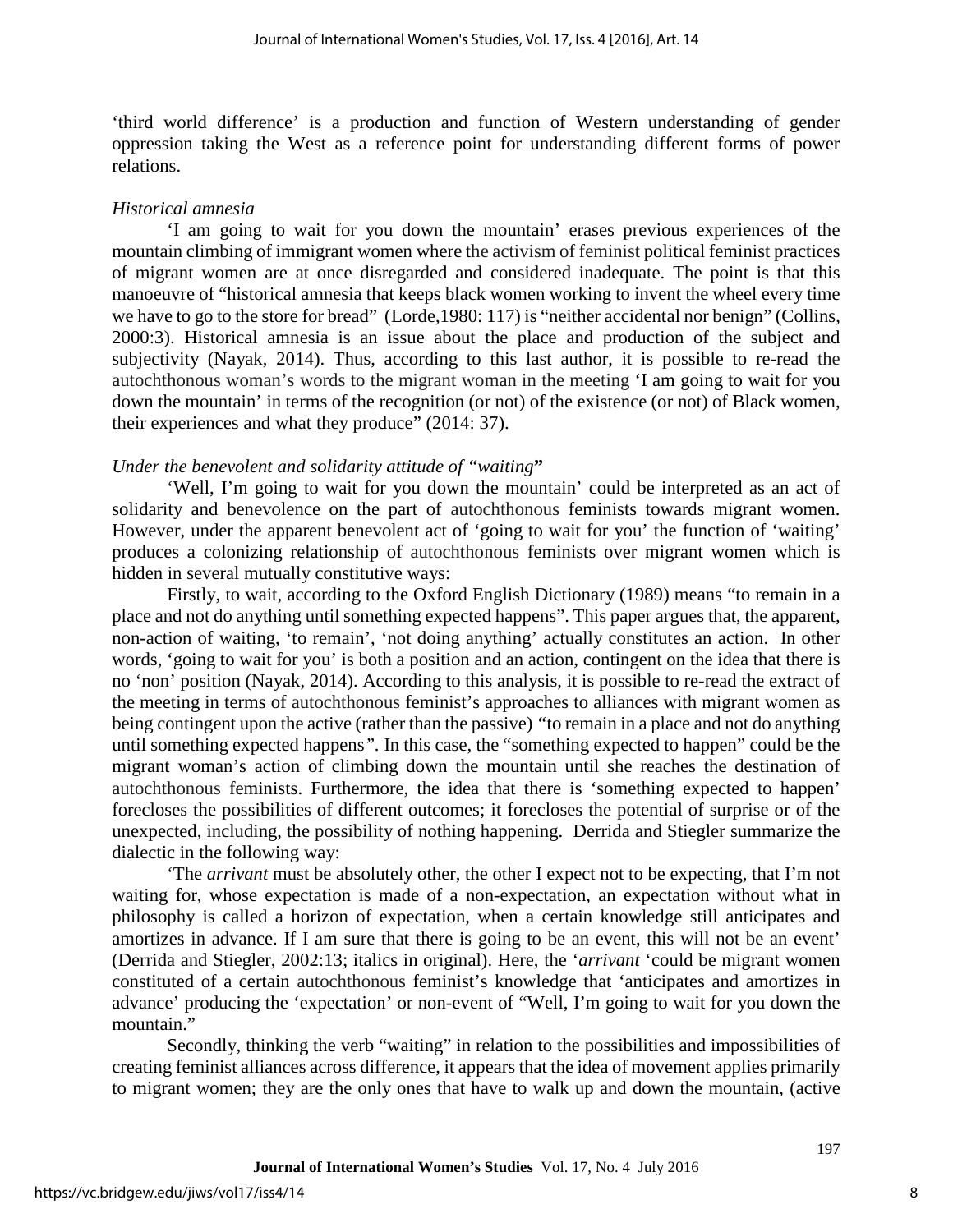verbs of motion) while autochthonous women remain waiting, without any sign of movement (non-active verbs). This dynamic is replicated more generally in notions, policies and practices of the politics of integration where immigrants do the 'integrating' in order to fit with the host culture. More specifically, the questions that arise, in regards to autochthonous and migrant women feminist alliances across differences, are: Where is the solidarity in the action of waiting for migrant women? Where is the reciprocity? How is reciprocity possible with in unequal differences?

Finally, to "wait" involves not only not moving physically, but also not moving psychologically; it is an issue of proximity. Sarah Ahmed warns, "This universalist rhetoric of some western feminism involves a refusal to become intimate; it judges from afar by reading 'the other' as a sign of the universal", not opening the possibilities of different readings (2009:41). Rereading 'the rhetoric' of "Well, I'm going to wait for you down the mountain" in conjunction with Ahmed's words in the quote above, it is possible to read 'I'm going to wait' as a 'refusal to become intimate'. There is no attempt to get close enough to 'the possibilities of different readings' of how to navigate the mountain of feminism. This refusal to get close is very clear, in the case of the controversial topic of feminism and veil. As Lama Abu Odeh states (1993:35) "The refusal to enter into a relationship with 'the veiled woman' is a refusal to recognize the multiplicity of the veiled woman's subjectivity. The other becomes fixed as an object and sign precisely by a refusal to become-more-intimate".

*Second position: 'Who can assure you that we will go down at the same point where you are, or that there are other possible roads, other paths by which to go? Why do we have to arrive to the same place where you arrived?*

This second voice disrupts the apparently benevolent proposal of local feminist to wait migrant women in the bottom of the mountain.

"Why do we have to arrive to the same place where you arrived?" is a shaking out to the autochthonous feminists who do not realize its implication in the subordination of other women fixing the way in which the migrant women should climb the mountain. Mary Louise Fellows and Sherene Razack's (1998) call it the "race to innocence", in order to explain the process through which a woman comes to believe her own claim of subordination is the most urgent, and that she is not implicated in the subordination of other women. For the authors, "when we view ourselves as innocent, we cannot confront the hierarchies that operate among us" (1998:335), not being consciousness of our own racism and oppression to other women.

# *The figure of the migrant killjoy*

This interrupting voice can be read as the figure of feminist killjoy coined by Sara Ahmed (2010). She explained this figure in the following terms:

"Let's take this figure of the feminist killjoy seriously. Does the feminist kill other people's joy by pointing out moments of sexism? Or does she expose the bad feelings that get hidden, displaced, or negated under public signs of joy? *Does bad feeling enter the room when somebody expresses anger about things, or could anger be the moment when the bad feelings that circulate through objects get brought to the surface in a certain way*?" (2010: 582, emphasis is ours).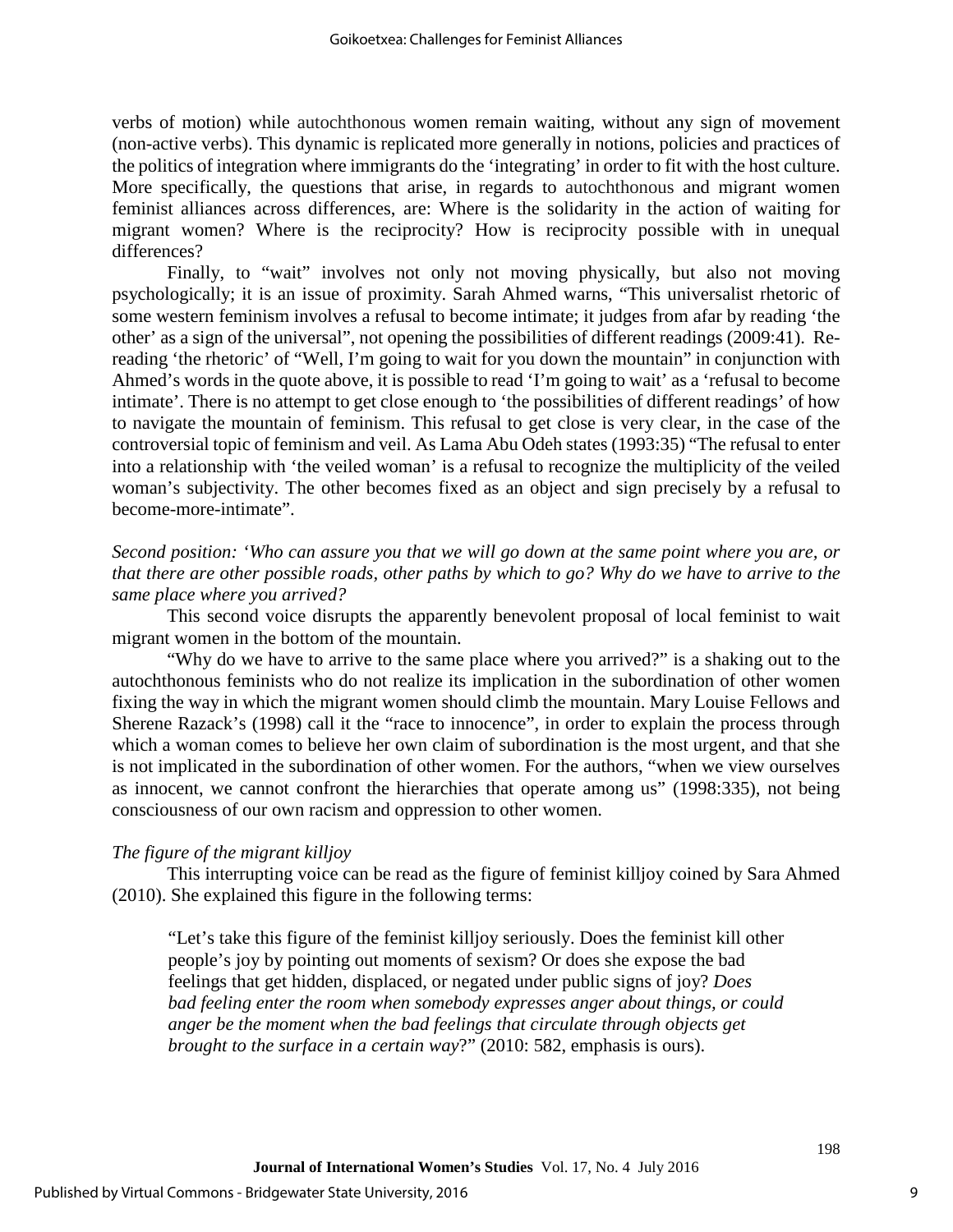According to this definition, it is possible to read the migrant women answer 'Who can assure you that we will go down at the same point where you are", as a killjoy within feminism?

Undoubtedly, the migrant women response is an input of tension, angry and bad feeling in the good and atmosphere of the first meeting where it is assumed that all women have to be happy and well disposal to create commonalities and alliances.

For Sarah Ahmed (2010) within feminism, some bodies more than others can be killjoy. For example, Audre Lorde (1984) and bell hooks (2000) have pointed to the figure of the angry black activist woman. They may kill feminist joy by pointing out forms of racism within feminist politics. bell hooks offers the following example of a group of white feminist activists who do not know one another and who may be present at a meeting to discuss feminist theory. They may feel bonded on the basis of shared womanhood, but the atmosphere will noticeably change when a woman of color enters the room: "the white women will become tense, no longer relaxed, no longer celebratory" (2000:56).

'Who can assure you that we will go down at the same point where you are? –is an answer that like hook's description, interrupts the good feeling atmosphere of the migrant and autochthonous meeting "that will become tense and no longer relaxed" (hooks, 2000:56)*.* 

Furthermore, as Sara Ahmed (2010) points out, this answer not only creates tension within the meeting, but locates the tension: "In being felt by some bodies, it is attributed as caused by another body, who thus comes to be felt as apart from the group, as getting in the way of its organic enjoyment of solidarity" (p.583). The migrant woman's body is the source of tension, provoking the guilt of western feminists. Audre Lorde argues:

"When women of Color speak out of the anger that laces so many of our contacts with white women, we are often told that we are 'creating a mood of helplessness,' 'preventing white women from getting past guilt,' or 'standing in the way of trusting communication and action'" (1984: 131).

Apparently, migrant women must contain their anger in order not to create feelings of guilt for the autochthonous women about the colonial past. Here, the migrant women's voice becomes a blockage point because she disturbs the atmosphere of willing to create alliances. As Sara Ahmed (2010:582) has pointed out, "she disturbs the promise of happiness, which is the social pressure to maintain signs of getting along".

# *Ain't I a feminist?*

"Who can assure you that we will go down at the same point where you are, or that there are other possible roads, other paths by which to go? Why do we have to arrive to the same place where you arrived?" encloses three questions in one challenging all ahistorical or essentialist notions of "woman". It is a deep cry of pain of the multiple and intersections oppressions that millions of women historically located in the margins have suffered.

"Why do we have to arrive to the same place where you arrived?" seems an echo that follow and continue the known cry of the enslaved woman Sojourner Truth: *"*Ain't a woman?"*.*

Moreover, if then the scream that was stamped in history was "Ain't a woman", in this case the migrated woman cry appears demanding the autochthonous woman: "Ain't a feminist? Both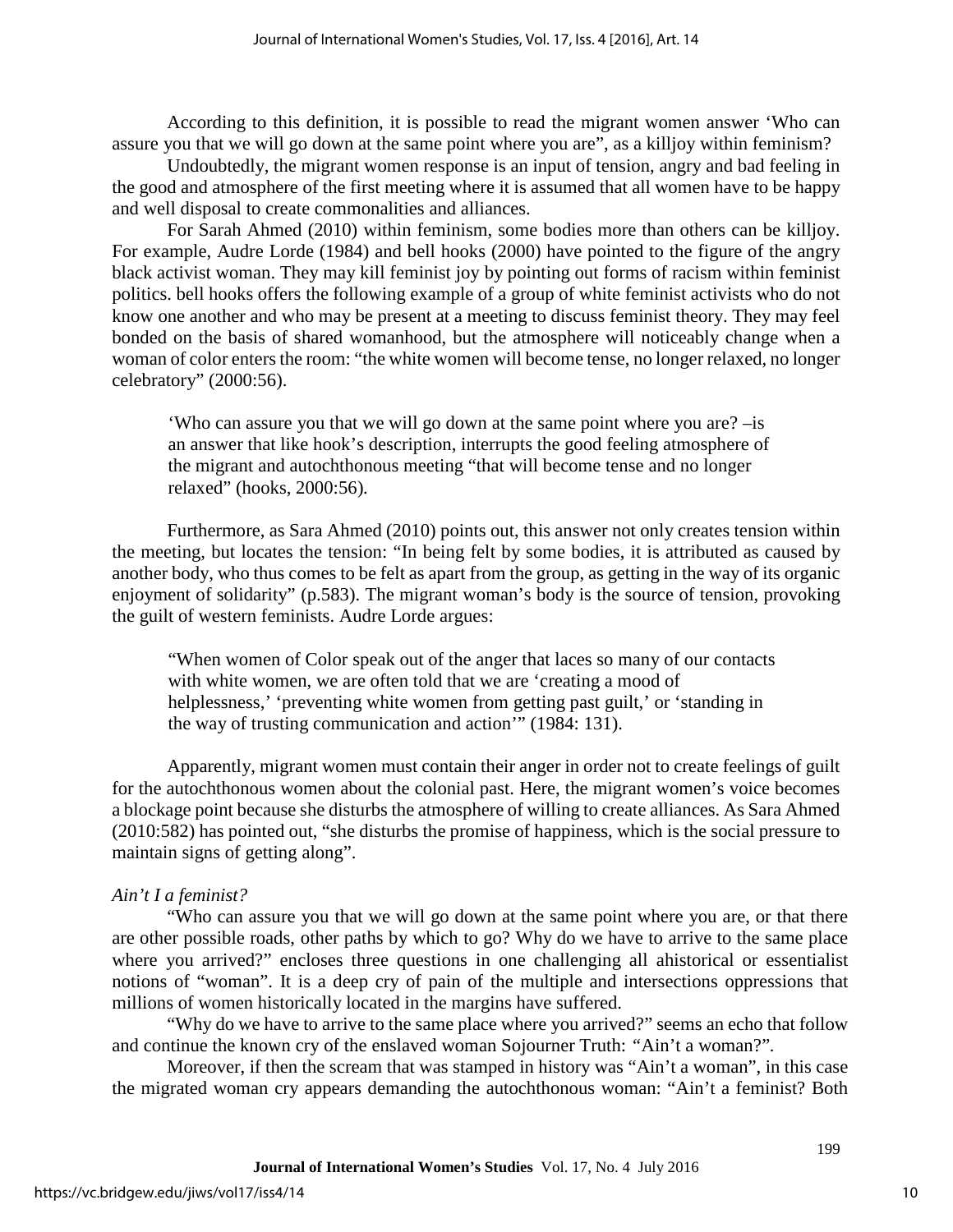screams draw attention to the simultaneous importance of subjectivity, underlying subjective pain and violence that usually is uncomfortable and refused to hear about or acknowledge.

Sojourner Truth's 1851th speech at the Women's Rights Convention in Akron, Ohio, very well demonstrates the historical power of a political subject who challenges imperatives of subordination and thereby creates new visions.

In the same way, "Who can assure you (...) that there are other possible roads, other paths by which to go" it is challenging the imperative feminism and at the same time creating new possibilities of live and being feminist. In terms of Foucault the power not only disciplines subjects, it also creates new subjects and its consequences are much bigger than the gains or losses of an individual life who articulates a particular political subject position (Brah and Phoenix, 2004).

In both shouts, the question mark at the end (?) highlights how the political identity is never taken as given but is opened and relational, constructed in relation to the others, demonstrating that "identities" aren't objects but processes constituted in and through power relations.

Sojourner Truth was illiterate and there is no formal record of the speech. It is again the historical amnesia that Audre Lorde (1980) revealed. That leads to think how many other cries and speeches like *Ain't a woman* have been denied and not listened along the feminist history. In this sense, Bell hooks states: "Feminism has its party line and women who feel a need for a different strategy, a different foundation, often find themselves ostracized and silenced. (1984:9).

As well as *"*Ain't a woman", "Why do we have to arrive to the same place where you arrived?" utterance refuses all final closures. It is a cry against totalitarianism and uniformity challenging any essentialist thinking. Using Wa Thiongo's (1996) critical notion this voice performs the "decolonized mind" putting into question closed identities, opening new possibilities and disarticulating, rupturing and des-centering the central self-importance of certain feminisms.

# *Remarking the process of climbing the feminist mountain*

While the local woman marks the beginning of partnerships at the end of the mountain, (after the migrant women climb and down the mountain), the voice of the migrant woman changes the focus, emphasizing that it is in the process of climbing the mountain where the possibility of differences to be articulated can occur. The process of climbing the mountain appears as the core enabler of initial identities to be transformed by the "events" that can occur during it:

In the process of climbing the mountain a lot of things can happen: I can get lost, I can find myself back, I can see a new or easier way, I may stop, step back... and end in a different place that I thought.

This relevance of the process in the articulation of cultural differences is emphasized as well by Homi Bhabha (1994:2): "What is theoretically innovative and politically crucial, is the need to think beyond narratives of originary and initial subjectivities and to focus on those moments or process that are produced in the articulation of cultural differences. These "in between" spaces provide the terrain for elaborating strategies of selfhood-singular or communal- that initiate new signs of identity and innovative sites of collaboration, and contestations in the act of defining the idea of society itself".

Here the author challenges the very existence of "originary and initial" subjectivity as part of dialectic difference. In the same way, the migrant women voice is reclaiming the process of climbing the mountain as a powerful "in between space" (Bhabha, 1994:2) where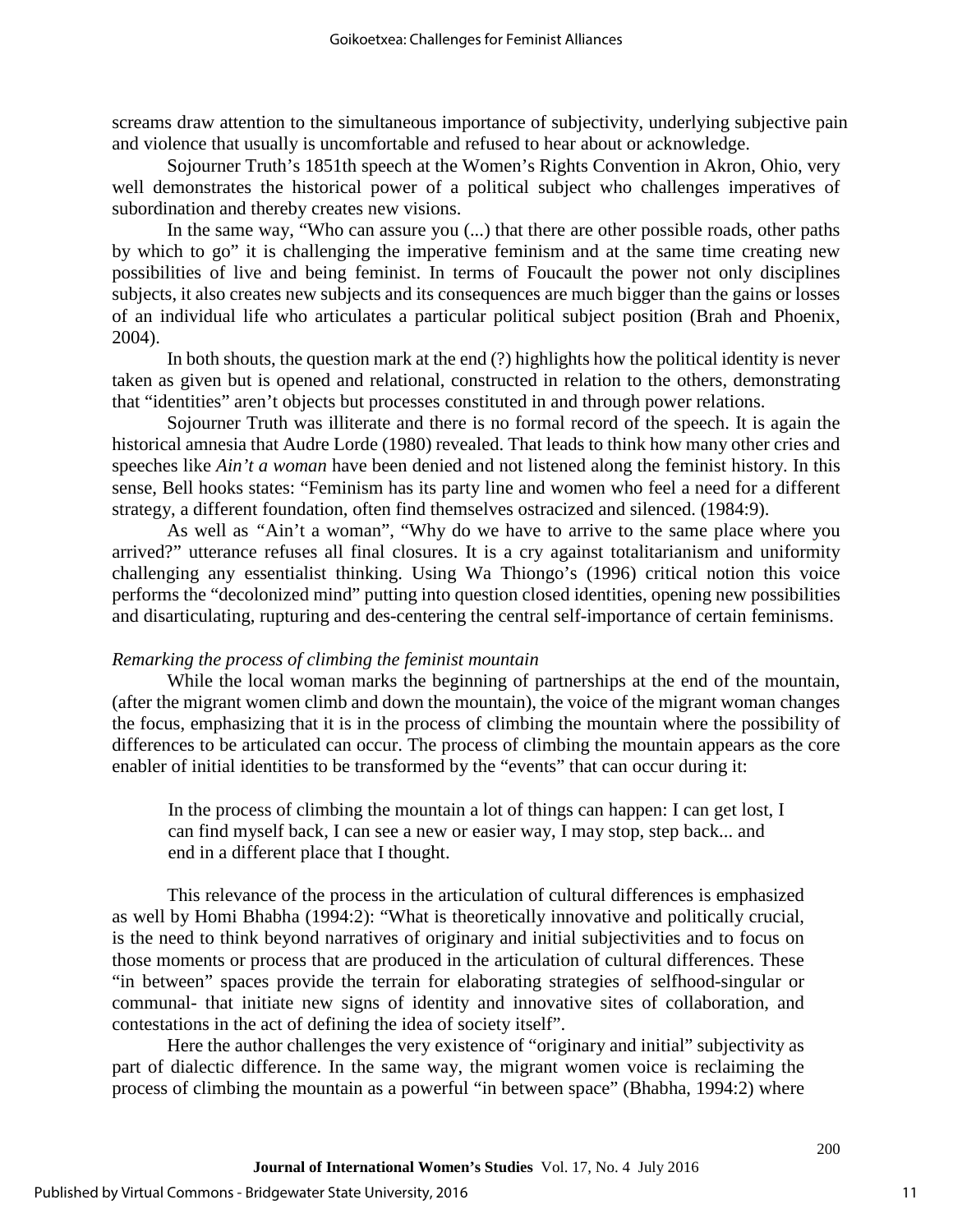new transformations and signs of identity can appear "I can get lost, I can see a new or easier way, I may step back" and where innovative sites of collaboration and contestations can initiate, for example "ending in a different place that I thought".

This last "ending in a different place that I thought" is contesting the very existence of an originary and initial subjectivity, putting the energy into the events that occur during the process that can dismantle the expected result.

In agreement with this, it is remarkable how the process of climbing the mountain described by the migrant woman is not straight and linear, always advancing forward. She includes stops, going back and even getting lost. Here the migrant women's voice criticizes and questions a linear pathway toward feminist empowerment–as if it is an easy and straightforward path. On the contrary, the voice recognizes the difficulties and not always easy trip of feminist empowerment. These obstacles do not have to be regarded as negative, quite the opposite. Patti Lather (2007), for example, is committed to the sense of loss as a potential and creative state. She defends "getting lost" as "an opening up of space that allows for new ways of knowing to emerge. (...)When a person exists in a space that is unfamiliar, where they are vulnerable and exposed–a place of not knowing, of surrender, of reduced power–perhaps this is when naturally, the opportunity to see or understand something different surfaces" (2007:13).

# *Third position: It's good that you wait for us. We'll meet you there!*

The described situation also shows how the colonial domination shapes and conditions the migrant women. While in the fragment there is a voice that disrupts and disagrees with the proposal, the speaker states that she would have responded affirmatively to the offer of "meeting the autochthonous woman at the bottom of the mountain"; that is to say, accepting that she must embody similar feminist values than the autochthonous woman.

She justifies this acceptance in terms of resignation; she is "more easygoing" and "accommodates herself to the situation". As we will explain above, this accommodation to "the somatic norm" (Puwar, 2004) is presented not as a positive move but in terms of submission and compliance.

#### *I would rather exist in subordination than not exist*

This optimistic reaction of the migrant women speaker, nearly giving thanks to the local women for waiting them down the mountain, was pointed out by Audre Lorde (1981) when she questions the terms of oppression that constitutes the "ticket" to move from the position of being "out of place" (Puwar, 2004) to inside the fold:

"What woman here is so enamoured of her own oppression that she cannot see her heelprint upon another woman's face? What woman's terms of oppression have become precious and necessary to her as ticket into the fold of righteous, away from the cold winds of self-scrutiny?" (Lorde: 1981: 132).

Accepting the proposal of the local women without any resistance or opposition becomes "the ticket into the fold" (Lorde: 1981: 132) of feminism, in order to be recognized by the local women. But how we can understand this wish to be recognized and enter into the fold of feminism? Which psychosocial mechanisms are operating in them?

Judith Butler's (1997) analysis of The Psychic Life of Power explores these mechanisms explaining the work of power, producing the attachment to subjection: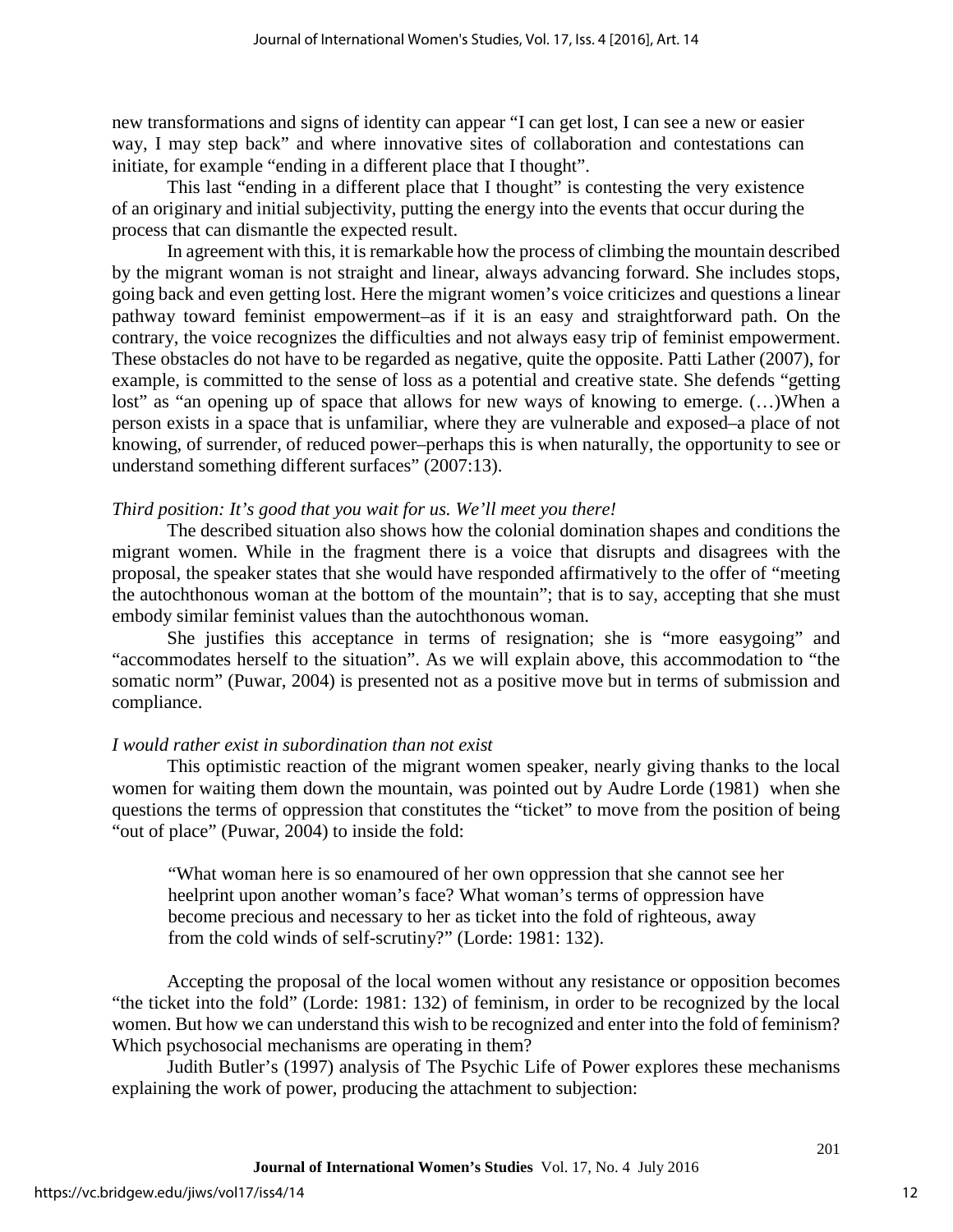"Called by an injurious name, I come into social being, and because I have a certain inevitable attachment to my existence, because certain narcissism takes hold of any term that confers existence, I am led to embrace the terms that injure me because they constitute me socially" (Butler, 1997:104)

So when the speaker replies: 'It's good that you wait for us, we'll meet you there!" she is embracing and reinforcing her subordination or in Lorde's terms being "so enamoured by her own oppression" but at the same time that subordination configures and constitutes her identity. As Butler sustains the mechanism that is playing underline is: "I would rather exist in subordination than not exist"  $(p.7)$ .

In other words, within subjection the price of existence is subordination. With "It's good that you wait for us, we'll meet you there", the subject pursues and accepts her subordination "as the promise of existence" (Butler, 1997: 20).

#### *The epidermalization and the universalism violence: The colonization of psychic space*

As Kelly Oliver (2001:34) has pointed out "The racist social structures create racist psychic structures. Racism shapes and conditions our identity and makes us all racist subjects". Moreover, many authors have displayed (Fanon, 2008; Lorde 1984) the mechanisms of the racist social structures operate differently for oppressed and oppressor subjects. But how the social get into the psyche and operate in relation to the specificity of racism? Frantz Fanon (2008) draws the particular entrapments used in colonization of psych space. He coined the term "epidermalization" to describe the process of internalized and an inferiority complex based on socioeconomic iniquities, and the desire to "whiten the race" (p. 47). He utilizes pathological metaphors to describe the colonial condition. Fanon deploys 'epidermalization' to characterize the phenomena both perceptual and psychical of anti-black racism and the primacy of vision that in a sense metastases as a cancer on the body of blacks who must live with that skin never being able to escape it.

This phenomenon of epidermalization explains the attitude of accommodation of the speaker voice, trying to adjust to the "universal norm" that represents the local feminist. If we repair into the etymology, the source of accommodate is Latin *accommodare* "make fitting, fit one thing to another". In this case the migrant women has to "make fitting" to the local path while the local feminist only wait for her.

This move to accommodate the beaten path, the only way to climb the feminist mountain not only means to refuse or neglect other alternatives roads of being feminist but also narrows the feminism political potential and even more dangerous, rules out the creativity and agency of women to create new feminist paths or rework trodden paths. In this sense, Chandra Tapalde Mohanty explains very properly the effect and consequences of this "universalism violence" over Third World women:

"The application of the notion of women as a homogenous category to women in the Third World colonizes and appropriates the pluralities of the simultaneous location of different groups of women in social class and ethnic frameworks; in doing so it ultimately robs them of their historical and political agency" (Mohanty, 1984:39).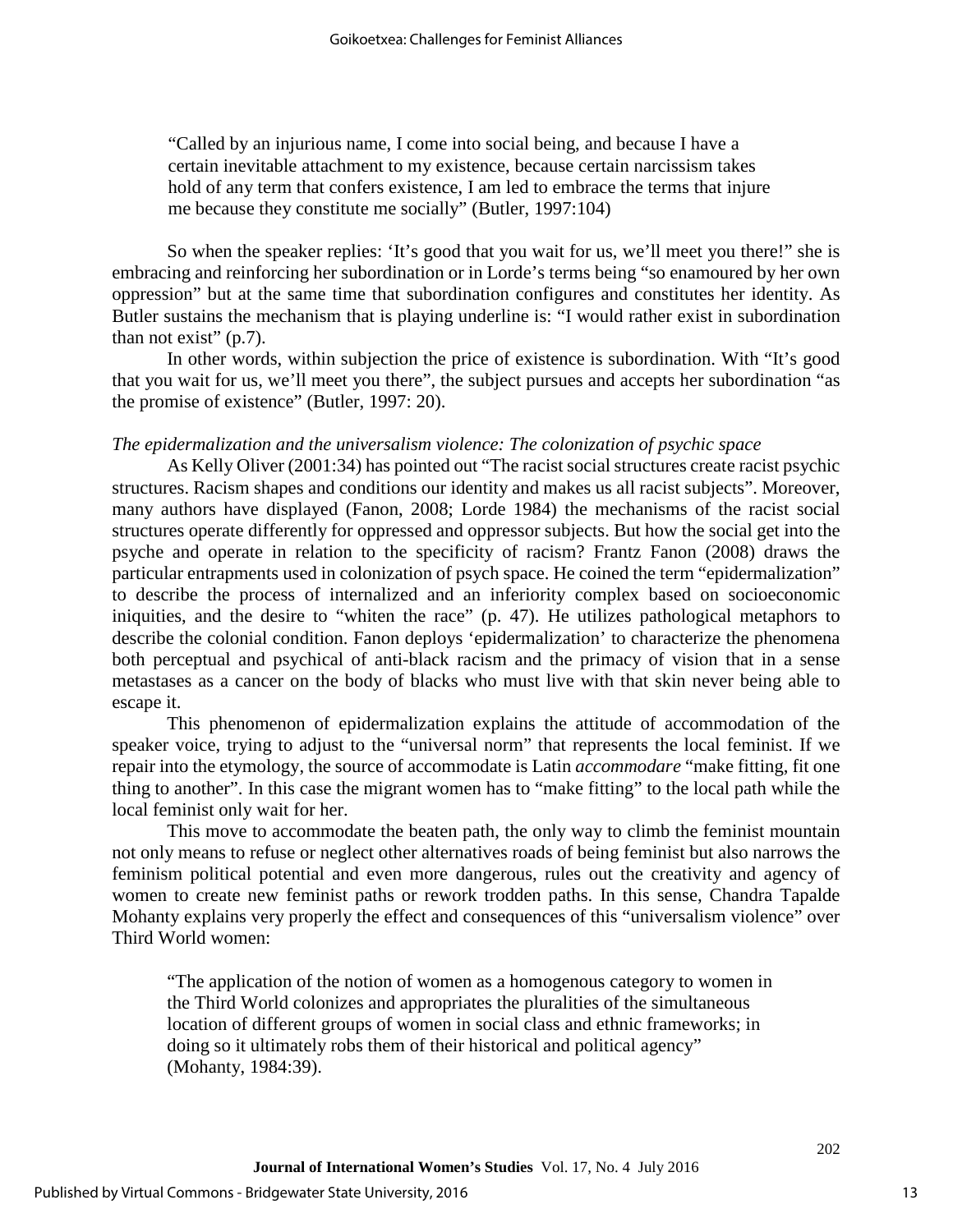#### *Learning not to see racism and the inheritance of happiness*

Because, as pointed out above, racism shapes and conditions our identity, racism is a pain that is hard to bear for those who suffered it. For Sara Ahmed (2010) people learn not to see racism as a way of bearing the pain. She argues:

"To see racism, you have to unsee the world [in which] you learned to see it, the world that covers unhappiness by covering over its cause. You have to be willing to venture into secret places of pain" (p.590). Some forms of taking cover from that pain is to embrace the happiness. Moreover, Ahmed (2010) states how the happiness can work not only to conceal the causes of hurt but even to make people responsible of their own hurt. Concurrently, Audre Lorde suggests in her *Cancer Journals*, how "looking on the bright side of things is a euphemism used for obscuring certain realities of life, the open consideration of which might prove threatening to the status quo" (1980, 76).

On one hand, the speaker's optimist attitude focusing on the "bright side of things" that local feminists are going to wait for them at the bottom of the mountain operates as a protection for the racism that is underlining behind that apparent benevolent proposal. On the other hand, Marilyn Frye (1983) highlights how oppression involves not contradicting or complaining but showing signs of being happy with the situation in which you find yourself. She explains in the following way: "it is often a requirement upon oppressed people that we smile and be cheerful. If we comply, we signify our docility and our acquiescence in our situation" (p. 2).

"Because I am more easy going and I accommodate myself to the situation" can be read as an indication of the docility requirements that are part of oppression. It is common that migrant women and "third world women", in Mohanty's term (2003) are socially and discursively presented as easy, docile and passive (Juliano, 2000, Gregorio Gil, 2010). "We will meet down!"– with an exclamation mark–is a clear sign of being happy with the proposal without any objection to it.

In summary, in this brief excerpt we have two different positions facing the feminist proposal: the location that shows happiness and doesn't show opposition or resistance and the position of the migrant killjoy that shows angry, hostility and unhappiness and appears as a deviate from the paths of correct and straight feminism.

#### **Conclusions: Creating alliances, creating politics of intimacy**

This paper has addressed the possibilities and difficulties for weaving alliances between autochthonous feminists and migrant women in Basque Country.

Specifically it has analyzed a metaphor that arose in one of the first group meetings between autochthonous and migrant women regarding the 'mountain' as a metaphor of the feminist empowerment. The mountain image, instead of offering an anecdotal exemplification, constitutes an active metaphor expressing some of the complications when dealing with differences associated with a national origin and different experiences of being feminist.

Based on the three different positions analyzed above, it is possible to gather up some relevant proposals in order to create feminist alliances that take account the multiple positions and diversity experiences of being and life feminism.

In first place, future feminist alliances between immigrant and autochthonous women should be aware of the implications of the opposition that reproduces in everyday interaction colonial geopolitical boundaries. As postcolonial feminism suggest, it's necessary to recognize different differences between women -and oppressions that are attached to these differences- in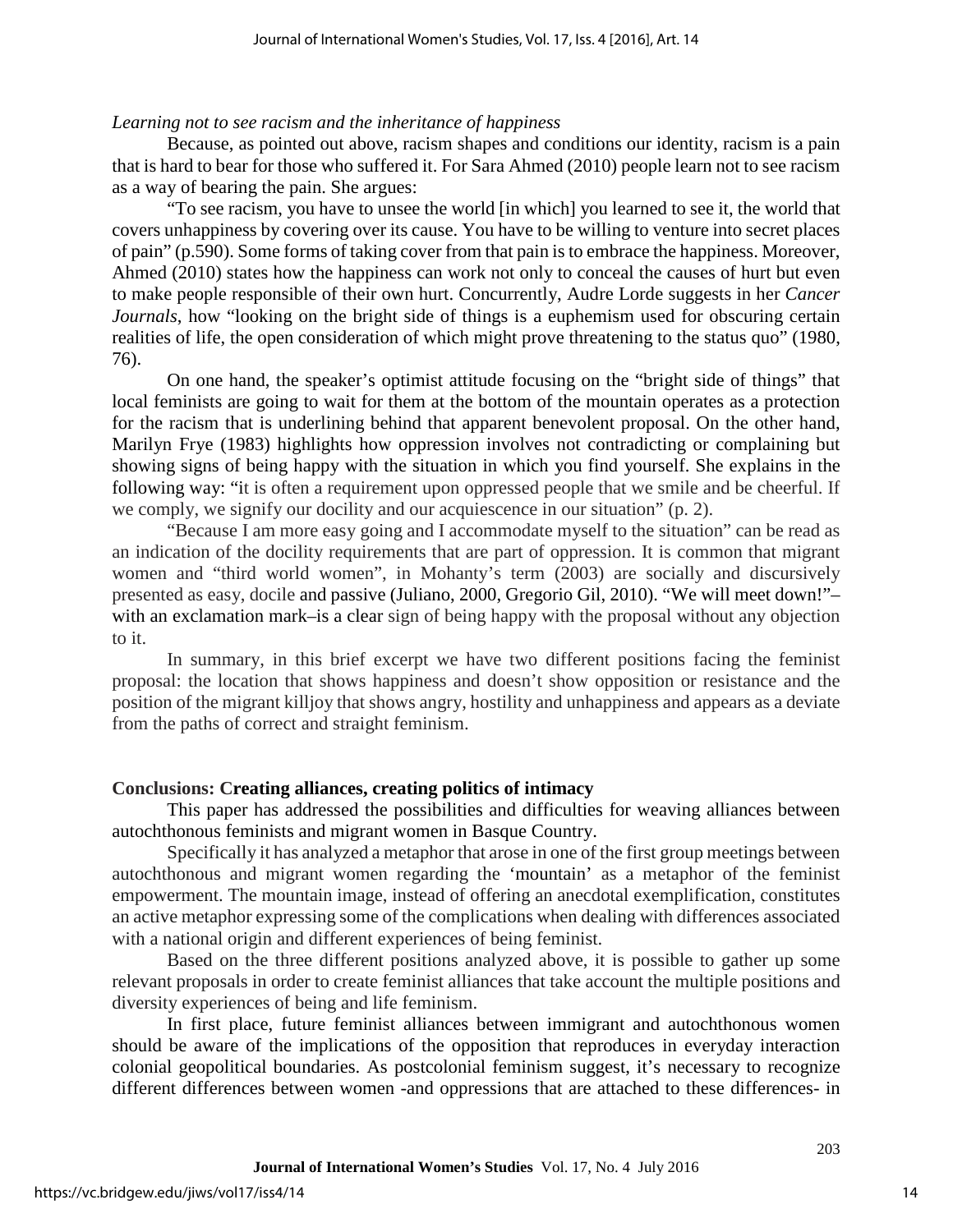order to weave multiple feminist projects in a diverse and multifarious fabric. At the same time, autochthonous women have to be aware of their built in privilege and how they define woman and feminist experience in terms of their own experience. Patriarchy does not manifest in the same way in different cultural and social contexts, and the oppressions and experiences of women in these contexts can take many different forms. The recognition of these experiences can be mutually beneficial in the identification of the relationships of power that are taking place in a particular context. In this sense, western feminism is just a form of feminism, and it can be improved by including the practices that women around the world have developed in order to survive and fight patriarchy.

As Audre Lorde warns, "ignoring the differences of race between women and the implications of those differences presents the most serious threat to the mobilization of women's joint power. (1980: 117).

In fact, 'race' and gender do not add up to an easy, happy politics of alliance; they are often contradictory entities (Carby 1982; Chaudhuri, 1992). This can be seen from the numerous occasions like in the analyzed meeting where western women act which purport to be in the interests of women of 'other' cultures, but finally they end reproducing the patriarchal and colonialist practices of power that feminism seek to contest.

A second qualification is to keep in mind and don't forget how "beyond sisterhood is still racism" (Lorde, 1979:70). To combat the racism the passion of anger is crucial to react against the deep investment that exist in forms of racism as well as sexism. In that sense, against the politics of happiness and requirement for docility of oppression, anger translated into action is a liberating and strengthening act against racism and any other oppression. As the migrant killjoy voice that doesn't silence, in order to create alliances, speaking and disagreements are necessary, even if it involves risks and costs or if we fail to get through other people's defenses. Anger is creative, opening possibilities against universality and homogeneity.

Finally, the possibility of alliances are possible only by the recognition of the unequal dialogue between different women. In that sense, for Audre Lorde (1980:115) is clear "It is not differences between us that are separating us. It is rather our refusal to recognize those differences". This requires build up a different feminist ethical relation based on a more mutual engagement that recognizes not only the inequalities but also the privileges. In fact, according to Elizabeth Spelman (1988) talking about the differences means talking about the privileges.

Therefore, "it is a politics of intimacies, a politics of getting closer to others -not to wait until the migrant women go up and down the mountain but going to the encounter of the otherthat will enable the distance and differences between us and move the political terrain in which it is possible to speak an hear" (Ahmed, 2010:29). To that end, it is urged to unlearn the "violence of universalism" and hence to learn to speak to, and hear, different women in order through these engagements we could be displaced, moved or touched by others. As Nirmal Puwar (2004:77) states, the questions of our times, and I will add the core of the feminism nowadays, is "how the "other" can exist without making the other the same".

In short, the construction of feminist alliances between autochthonous women and migrant women should take into account the different positions of power and privilege that affect women according to different trajectories while, at the same time, building a politics of intimacies and encounters that encourage ethical dialogue. Such dialog must assume "...that the dialogue itself does not lead to 'grasping' the truth of another, but allows a movement in-between" (Ahmed, 2010:33). Indeed, creating common articulations across differences need to be understood in relation to those temporary, evanescent and affective "in-between moments" of touch and being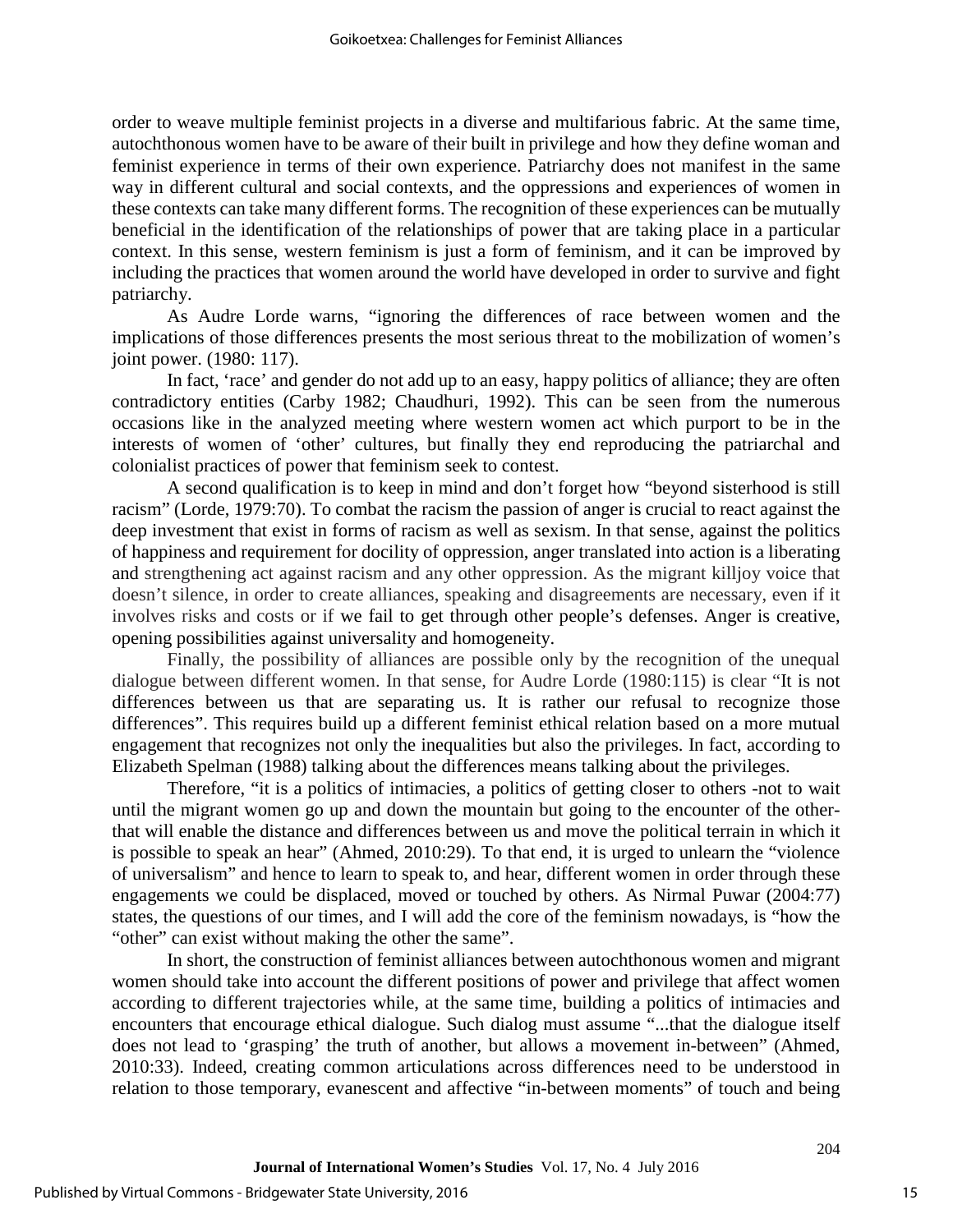touched. As this paper pointed out in the beginning: "An otherness barely touched upon and that already moves away" (Julia Kristeva, 1991:3).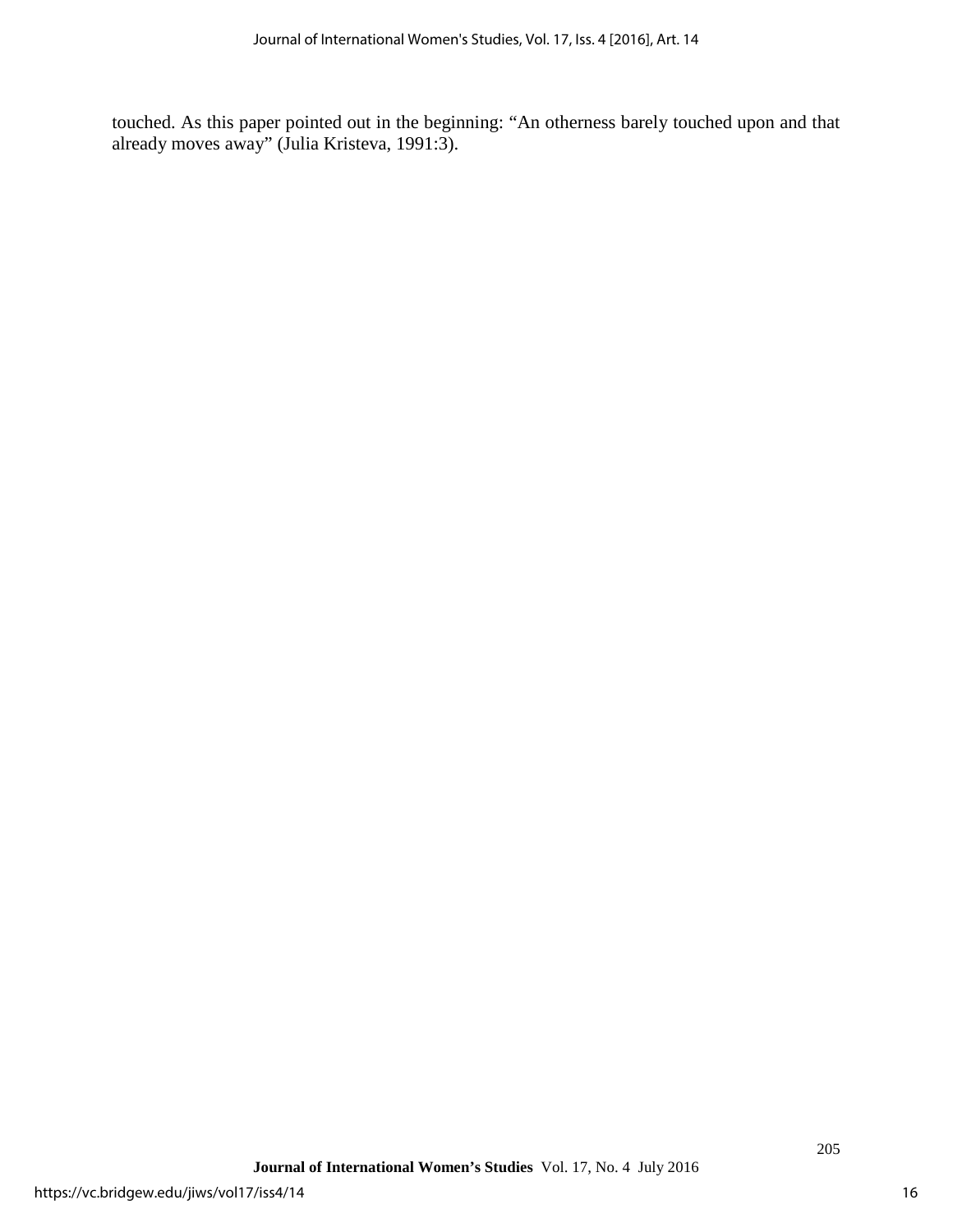**References**

- Abod, J. (1987). Audre Lorde: A Radio Profile. In, J. Wylie Hall (ed.), *Conversations with Audre Lorde. Jackson: University Press of Mississippi*, 158-163.
- Ahmed, S. (2009). Embodying diversity: problems and paradoxes for Black feminists, Race Ethnicity and Education, 12(1), 41-52.
- Ahmed, S. (2010). Killing Joy: Feminism and the History of Happiness. *Signs*, *35*(3), 571–594. http://doi.org/10.1086/648513.
- Alcoff, L. (1988). Cultural Feminism versus Post Structuralism: The Identity Crisis in Feminist Theory. *Signs: Journal of Women in Culture and Society*, 13(3), 405-436.
- Anderson, B., & Blinder, S. (2012). *"Who Counts as a Migrant? Definitions and their consequences".* Migration Observatory Briefing, Oxford, UK: Centre on Migration Policy and Society.
- Anthias, F. (1998). Rethinking social divisions: some notes towards a theoretical framework. *The Sociological Review*, *46*(3), 505-535.
- Anthias, F., & Lazaridis, G. (eds) (2000). *Gender and Migration in Southern Europe: Women on the Move*. Oxford, UK: Berg Publishers.
- Anthias, F. (2000). *Metaphors of home: gendering new migrations to Southern Europe* (pp. 15- 47). Oxford: Berg.
- Anzaldua, G. (2007). La conciencia de la Mestiza: Towards a New Consciousness. In G, Anzaldua, Borderlands/La Frontera: The New Mestiza, San Francisco.
- Bauman, R., & Briggs, C. L. (1990). Poetics and performance as critical perspectives on language and social life. *Annual review of Anthropology*, *19*, 59-88.
- Bhabha, H. K. (1994). *The location of culture*. Psychology Press.
- Bhavnani K., & Coulson M. (1986).Transforming Socialist Feminism: the Challenge of Racism. *Feminist Review* 23:81-92.
- Blanco, M. C., & Zlotnik, H. (2006). *Migraciones: Nuevas movilidades en un mundo en movimiento* (Vol. 51). Anthropos Editorial.
- Boyce Davies, C. (1994). *Black Women, Writing and Identity: Migrations of the Subject*. London: Routledge.
- Brah, A. (1996). *Cartographies of Diaspora: Contesting Identities*. Abingdon: Routledge.
- Brah, A., & Phoenix, A. (2004). Ain't I a Woman? Revisiting Intersectionality. *Journal of International Women's Studies*, *5*(3), 75-87.
- Braidotti, R. (1992). The exile, the nomad, and the migrant: reflections on international feminism. *Women's Studies International Forum*, 15, (1), 7-10.
- Butler, J. (1997). *The psychic life of power: Theories in subjection*. Stanford University Press.
- Castells, M. (1999) *Le pouvoir de l'identité.* Paris. Editions Fayard.
- Chaudhuri, N. (1992). *Western women and imperialism: Complicity and resistance*. Indiana University Press.
- Carby, H. (1982). White woman listen! Black feminism and the boundaries of sisterhood. *The Empire Writes Back: Theory and Practice in Postcolonial Literatures*, 61-86.
- Collins, P.H. (2000). *Black Feminist Thought: Knowledge, Consciousness and the Politics of Empowerment*.2nd ed., London: Routledge.
- Crenshaw, K. (1989). Demarginalizing the intersection of race and sex: a black feminist critique of antidiscrimination doctrine. Feminist Theory and Antiracist Politics, *University of Chicago Legal Forum,* 140*,* 139-167.
- Davis, A.Y. (1981). *Women, race and class*. New York: Vintage Books.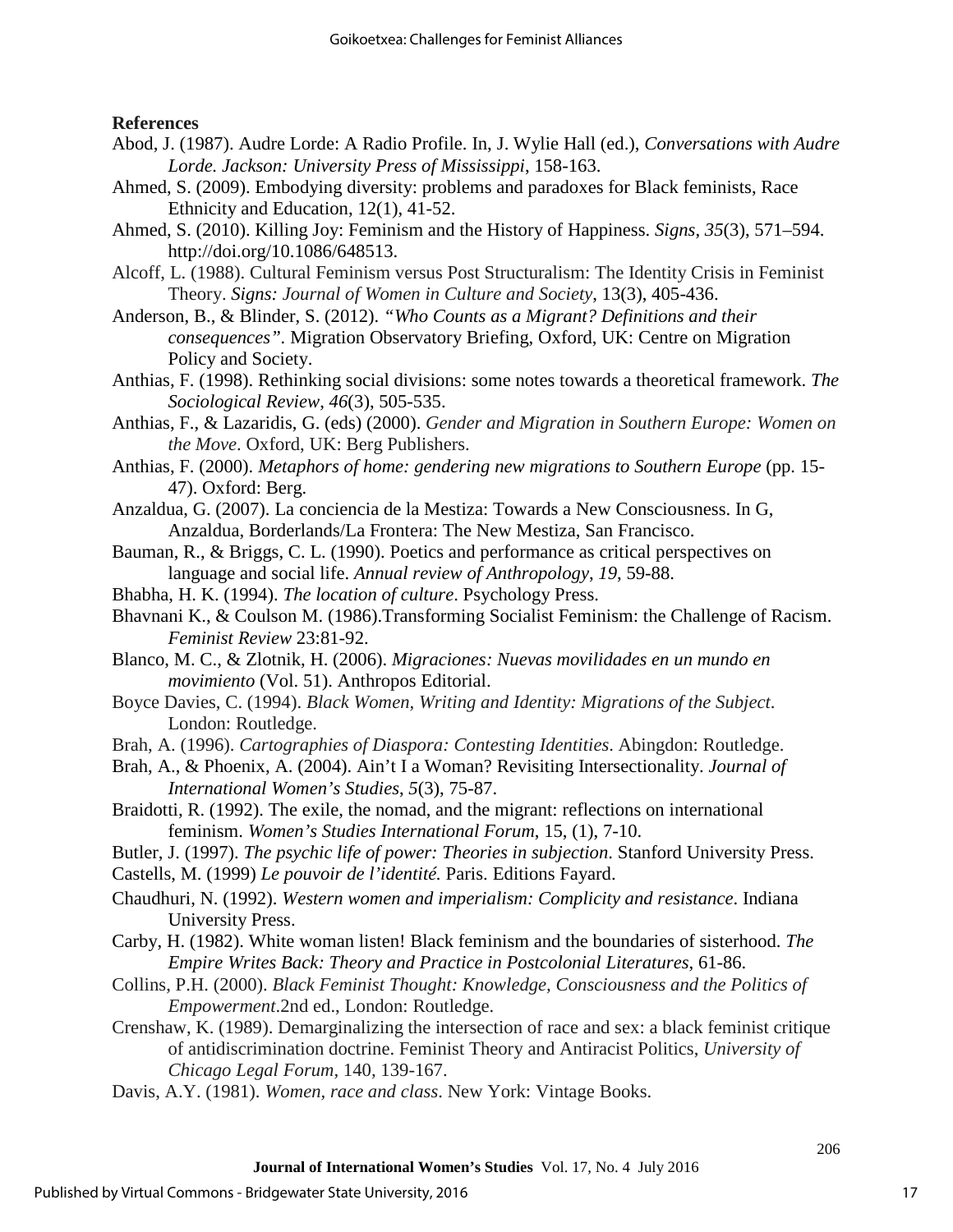- Del Río Martínez, A., Dema Moreno, S., & Gandarias Goimoetxea, I. (2014). Desde abajo: alianzas para una cooperación feminista. Hegoa, Bilbao. *Available in: http://biblioteca2012. hegoa. efaber. net/registros/19722.*
- Derrida, J. (1992). *Acts of Literature* (ed. D. Attridge). London: Routledge.
- Derrida, J. & Stiegler, B. (2002) *Echographies of Television*. (trans. J. Bajorek) Cambridge: Polity Press.
- Dictionary, O. E. (1989). Oxford: Oxford University Press.
- Epelde, E., Aranguren, M., & Retolaza, I. (2015). Gure genealogia feministak. Euskal Herriko mugimendu feministaren kronika bat. Emagin Dokumentazio Zentrua.
- Fanon, F. (2008). *Black skin, white masks*. London: Pluto Press.
- Fellows, M. L., & Razack, S. (1998). The race to innocence: Confronting hierarchical relations among women. *The Journal of Gender, Race & Justice*, 1, 335- 555.
- Frye, M. 1983. *The politics of reality: Essays in feminist theory.* Trumansburg, NY: The Crossing Press.
- Gandarias, I., & Pujol, J. (2013). De las otras al no (s) otras: encuentros, tensiones y retos en el tejido de articulaciones entre colectivos de mujeres migradas y feministas locales en el País Vasco. *Encrucijadas: Revista Crítica de Ciencias Sociales*, (5), 77-91.
- Genz, S. (2006). Third Way/ve: The politics of postfeminism. *Feminist Theory*, *7*(3), 333-353.
- Gregorio Gil, C. (2010). Debates feministas en el análisis de la inmigración no comunitaria en el estado español. Reflexiones desde la etnografía y la antropología social. *Relaciones Internacionales,* 14, 93-115.
- Hofmann, E. T. & Buckley, C. J. (2013), Global Changes and Gendered Responses: The Feminization of Migration from Georgia. International Migration Review, 47, 508-538. doi: 10.1111/imre.12035.
- hooks, b. (1984). *Feminist Theory: From Margin to Centre.* Boston, MA: South End Press.
- Ikuspegi (2009). *Género e inmigración en la CAPV 2007,* serie Panorámica de la Inmigración, nº 26, Bilbao, Ikuspegi-Observatorio Vasco de Inmigración.
- Ikuspegi (2015). *Barómetro 2014. Percepciones y actitudes hacia la inmigración extranjera,*  Bilbao, Ikuspegi-Observatorio Vasco de Inmigración.
- Juliano, D. (2000). Mujeres estructuralmente viajeras: estereotipos y estrategias (Entrevista). *Papers: revista de sociología*, (60), 381-389.
- Juliano, D. (2004). *Excluidas y marginales: una aproximación antropológica*. Valencia: Universitat de Valencia.
- Kaplan, C. (1994). The Politics of Location as Transnational Feminist Practice. In I. Grewal and C. Kaplan (Eds.), *Scattered Hegemonies: Postmodernity and Transnational Feminist Practices* (pp.137-152). Minneapolis, MN: University of Minnesota Press.
- Kofman E. (2004). Family-Related Migration: A Critical Review of European Studies. *Journal of Ethnic and Migration Studies,* 30(2), 243-262.
- Kofman, E. & Raghuram, P (2010). The implications of migration for gender and care regimes in the South. In K. Hugo and N. Piper (Eds.), *South-South migration: Implications for Social Policy and Development*, (pp.46-83). Palgrave.
- Koser, K., & Lutz, H. (Eds.). (1998). *The new migration in Europe: Social constructions and social realities*. Springer.
- Kristeva, J. (1969). Word, dialogue and Novel (trans. A. Jardine, T. Gora and L.S. Roudiez). In T. Moi, (ed.). The Kristeva reader (pp.34-61). Oxford: Blackwell Publishers Ltd.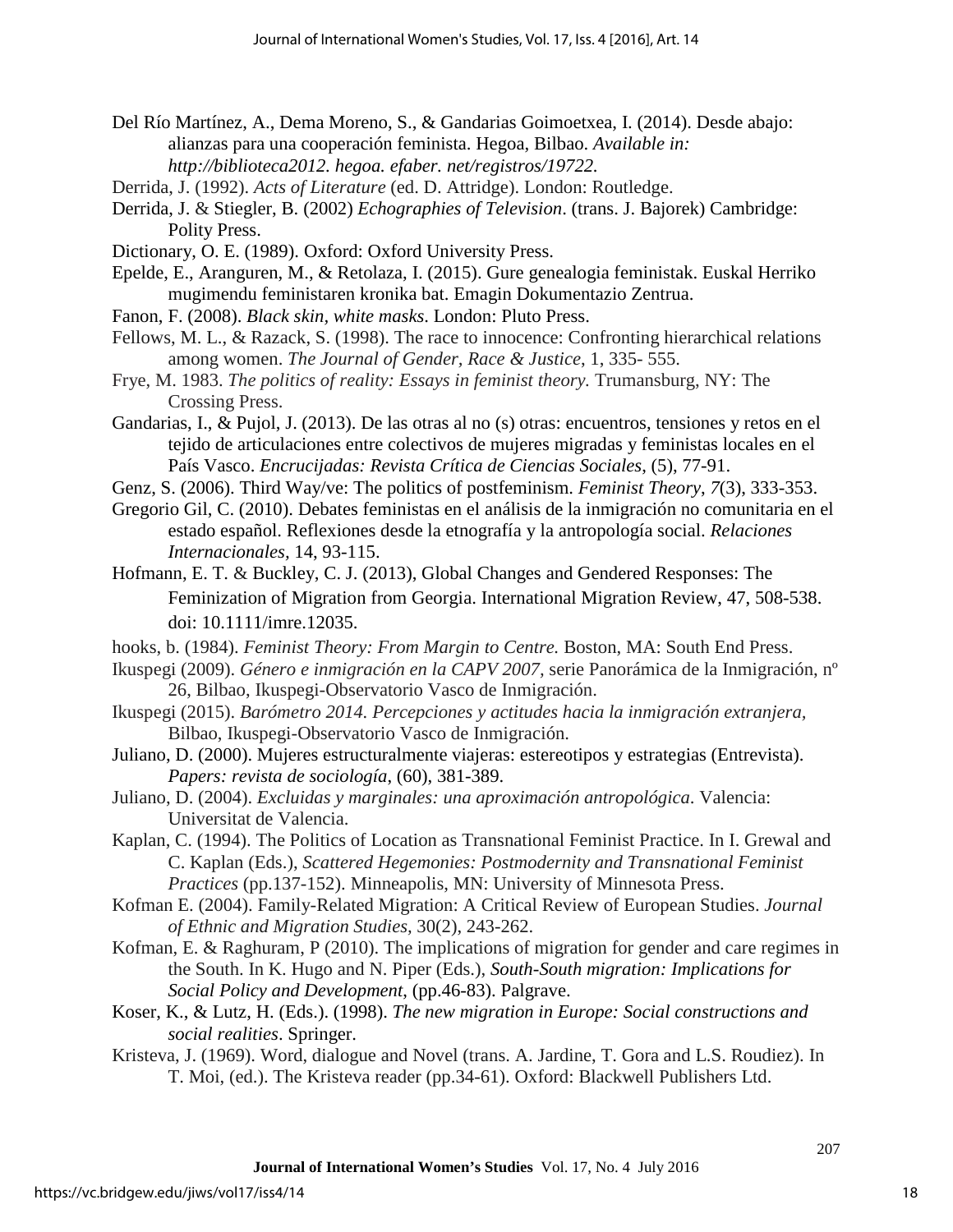- Kristeva, J. (1991). Strangers to ourselves (trans. L.S. Roudiez). New York: Columbia University Press.
- Labadie-Jackson, G. (2008). Reflections on domestic work and the feminization of migration. *Campbell L. Rev.*, *31*, 67.
- Lakoff, G., & Johnson, M. (1980). *Metaphors we live by*. University of Chicago Press.
- Lather, P. (2007). Getting lost: Feminist practices toward a double (d) science. *Albany: SUNY.*
- León, M. (2010). Migration and care work in Spain: The domestic sector revisited. *Social Policy and Society*, *9*(03), 409-418.
- Lorde, A. (1979a). The master tools will never dismantle the master´s house. In A. Lorde. Sister *Outsider: Essays and Speeches.* (pp.110-113).Trumansburg, NY: The Crossing Press.
- Lorde, A. (1979b). An open letter to Mary Daly. In A. Lorde. Sister *Outsider: Essays and Speeches.* (pp.66-71).Trumansburg, NY: The Crossing Press.
- Lorde, A. (1980a). Age, Race, Class, and Sex: Women Redefining Difference. In A. Lorde. *Sister Outsider: Essays and Speeches.* (pp.111-123).Trumansburg, NY: The Crossing Press.
- Lorde, A. (1980b). *The Cancer Journals*. San Francisco, CA: Aunt Lute Books.
- Lorde, A. (1981). The uses of anger: Women responding to racism. In A. Lorde. *Sister Outsider: Essays and Speeches.* (pp.124-133).Trumansburg, NY: The Crossing Press.
- Lorde, A. (1984). *Sister Outsider: Essays and Speeches.* Trumansburg, NY: The Crossing Press.
- Martinez, M. (2008). La movilización feminista en el País Vasco: modalidades identitarias de la praxis feminista. *Feminismos e Interculturalidad*, 251-275.
- Mendoza, B. (2002). Transnational Feminisms in Question. *Feminist Theory,* 3(3), 295-314.
- Mohanty, C. T. (1984). Under Western eyes: Feminist scholarship and colonial discourses. *Boundary 2*, 333-35. In Mohanty, C.T. (2003) *Feminism without Borders: Decolonizing Theory, Practising Solidarity*. (pp. 17-42). Durham, NC: Duke University Press.
- Mohanty, C.T. (2003). Under Western Eyes Revisited: Feminist Solidarity through Anticapitalist Struggles. *Signs: Journal of Women in Culture and Society,* 28(2), 499-535.
- Mohanty, C., & Alexander, M. (eds.), (1997). *Feminist Genealogies, Colonial Legacies, Democratic Futures.* New York and London: Routledge.
- Mohanty, C., Russo, A. & Torres, L. (eds.), (1991). Thirld World Women and the Politics of Feminism. Bloomington and Indianapolis: Indiana University Press.
- Montenegro, M., Montenegro, K., Galaz, C., & Yufra, L. (2009). MDG's in a global world. Gender equity and empowerment in service provision for migrant women in Barcelona. *Journal of Health Management.* 11(1), 49-63.
- Morgan, R. (1984). *Sisterhood is global: The international women's movement anthology*. Feminist Press at CUNY.
- Narayan, U. (1988). Working together across difference: Some considerations on emotions and political practice. *Hypatia*, *3*(2), 31-48.
- Nash M. (2005). Doble alteridad en la comunidad imaginada de las mujeres inmigradas. In Nash, M. Tello, R. and Benach, N (eds) *Inmigración, género y espacios urbanos. Los retos de la diversidad*. (pp. 17-32). Barcelona: Edicions Bellaterra.
- Nayak, S. (2014). *Race: Working with Audre Lorde. Suryia Nayak. Gender and the Activism of Black Feminist Theory. Suryia Nayak*. Routledge.
- Odeh, L. A. (1993). Post-colonial feminism and the veil: Thinking the difference. *Feminist Review*, 26-37.
- Oliver, K. (2001). *Witnessing: beyond recognition*. University of Minnesota Press.